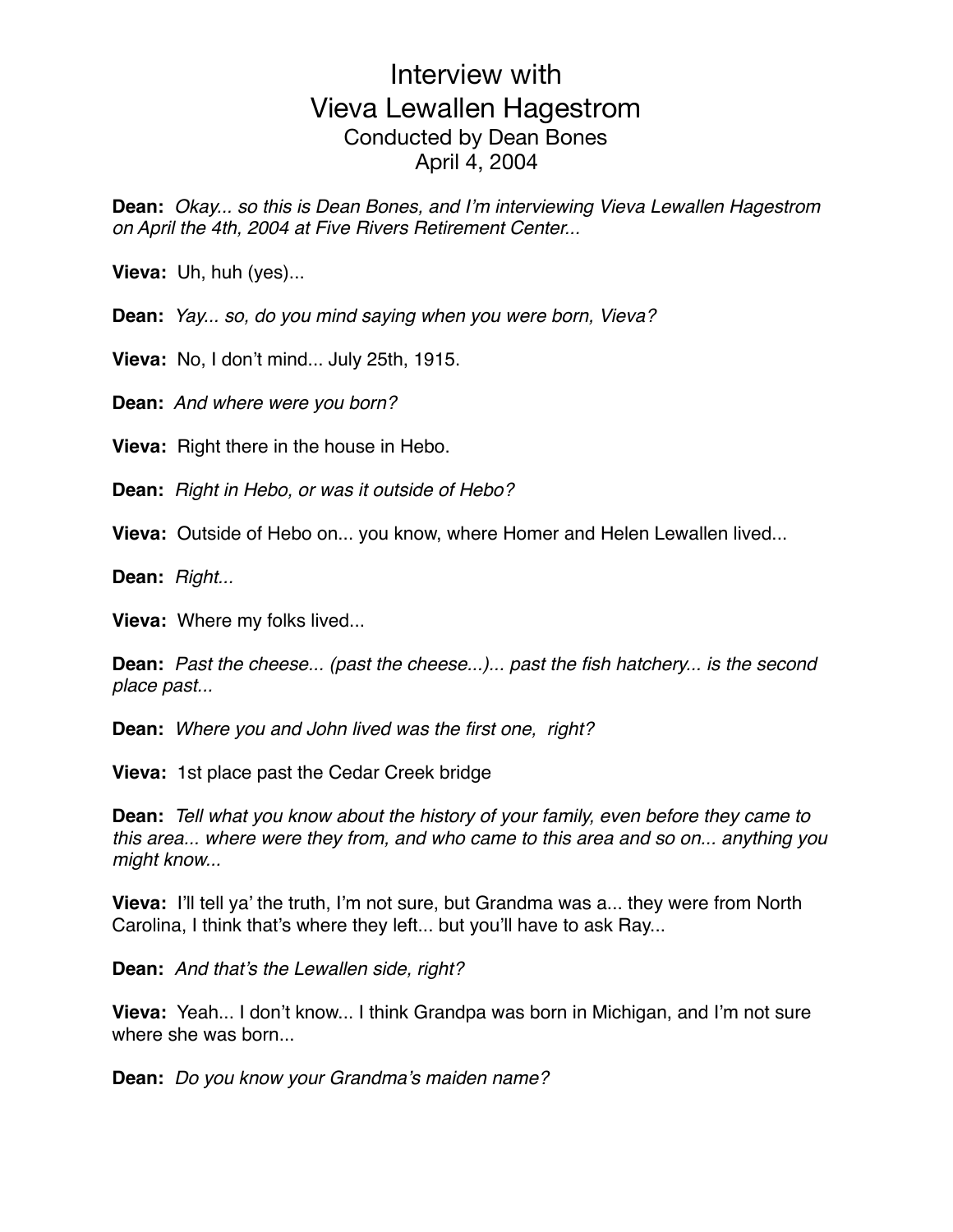**Vieva:** Yeah... Lowrance...

**Dean:** *She was a Lowrance...*

**Vieva:** Uh, huh (yes)... I'll show ya'... I'll show ya' her dad's picture... he brought 'em across the plains...

**Dean:** *So the Lowrances in Hebo. lived up the road 1/4 mile from where Homer & Helen lived.*

**Vieva:** Yeah...

**Dean:** *... and the many that were there, were all, then, her relatives... did they come at the same time she did?*

**Vieva:** Yeah... her sister and, uh... yeah, I think her sister and... see, Fred was four years old... get a load of this... she was pregnant with Aunt Belle... can you imagine that?

**Dean:** *Coming on the trail… Did they come on covered wagon...*

**Vieva:** Yeah! And walked a lot... and him four... that was a problem... then they got across to Clickitat, Washington and Belle was born there...

**Dean:** *Hmm... do you have... did you ever hear any of the stories of when they were traveling on that trail... anything they used to talk about...*

**Vieva:** No... I asked Grandpa... you know, kids are not smart enough to ask a lot of questions like you would like to know now...

**Dean:** *Yeah...*

**Vieva:** But then I asked him one time if he was... thought they was gonna' have trouble with the Indians, and he said they thought they were once, but that was all...

**Dean:** *Hmmm... okay, so that's your Grandma and Grandpa...*

**Vieva:** Yeah...

**Dean:** *And then, uh... what about your mom... what can you tell us about your mother?*

**Vieva:** Well... all I can tell ya' much is that she was born... she only weighed two and a half pounds when she was born...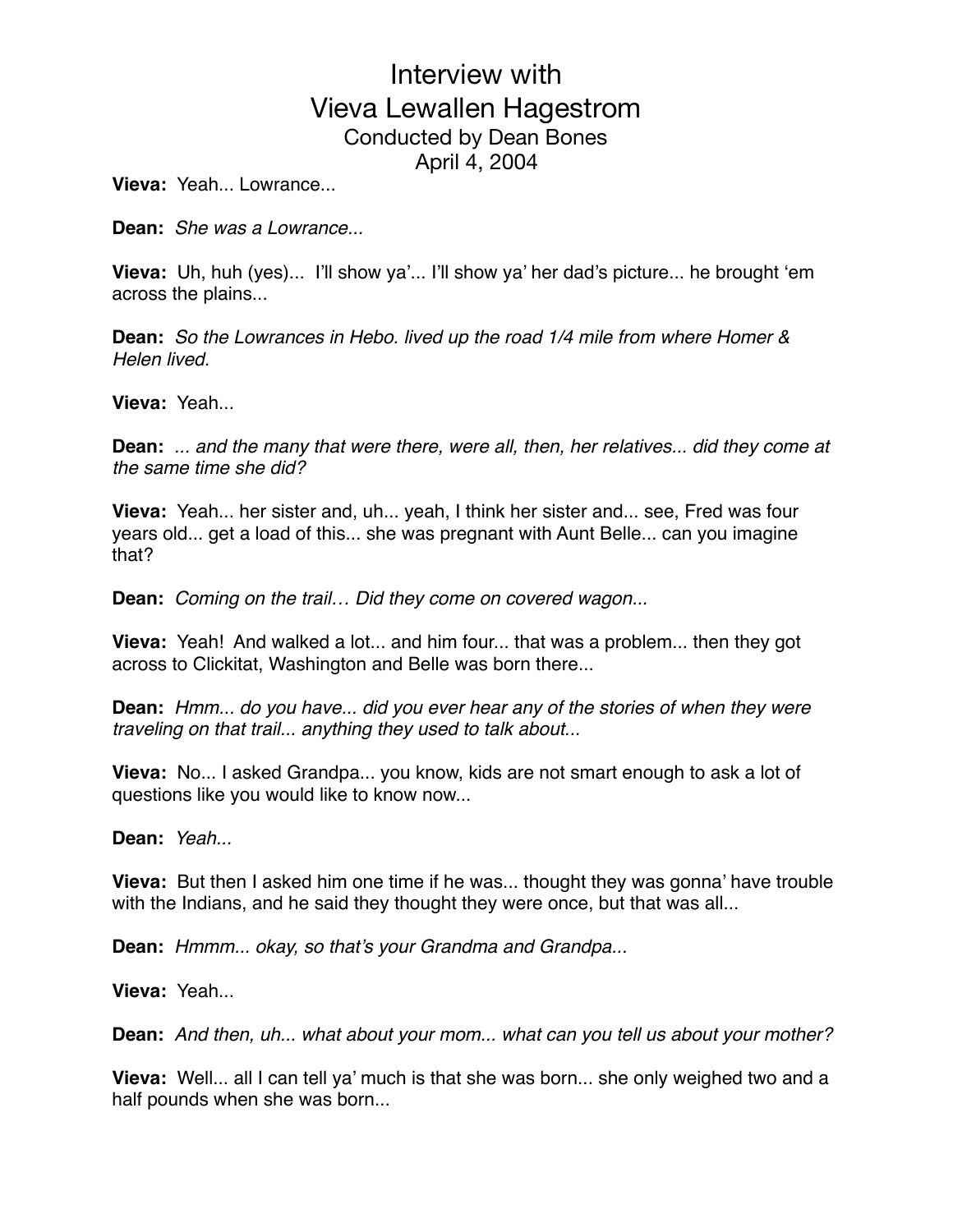**Dean:** *Hmmm...*

**Vieva:** (chuckle)... and she was born ... I think they lived... I'm not sure... too sure about this, but I think that they lived up Farmer Creek when she was born... Grandpa and Grandma...

**Dean:** *And so what was her maiden name?*

**Vieva:** Kellow.

**Dean:** *And your dad then, lived on Highway 22… and his name was...*

**Vieva:** Claude... he didn't have a middle name...

**Dean:** *So Homer was your brother...*

**Vieva:** Yeah...

**Dean:** *And your mom was Iva Mae "Ivy".* 

**Vieva:** Yes. Iva Kellow.

**Dean:** *Who were her parents?*

**Vieva:** Grandpa and Grandma Kellow... uh... George Kellow and Bertha...

**Dean:** *My, my, my... the connections I never knew existed...*

**Vieva:** (laughing)...

**Dean:** *So what... any idea what brought the Lewallen family to this area? Why did they come to south county?*

**Vieva:** I... I don't really know why... I don't know what they... what the idea was... I... you ask Ray, but I thought they had pretty good things back there, but I don't know...

**Dean:** *And what about the Kellows? Do you know anything about their history?*

**Vieva:** No... uh... Steve... Susie's and Forrest's boy...

**Dean:** *Yeah...*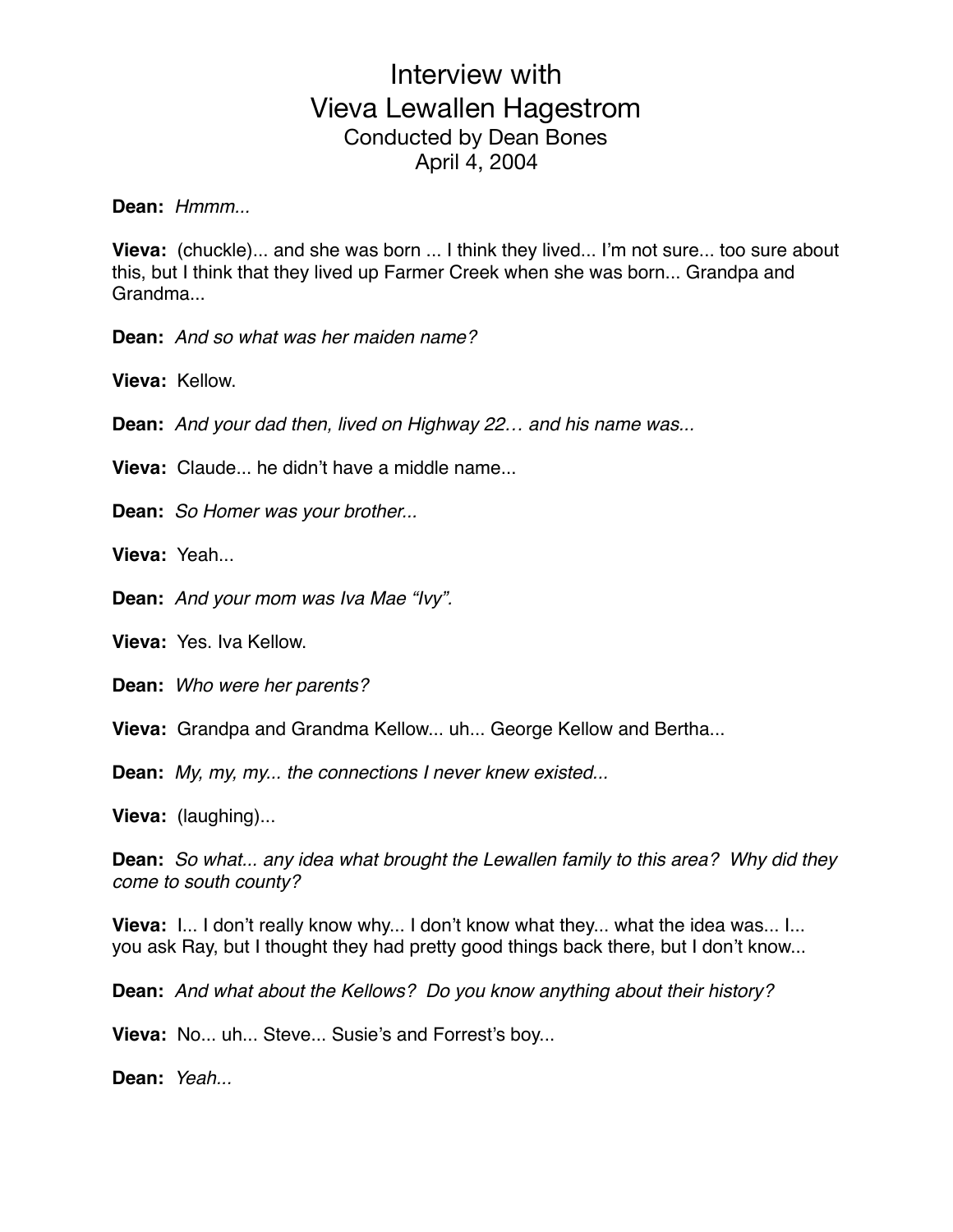**Vieva:** ... is kinda' lookin' up the Kellows, I heard...

**Dean:** *I heard that Doug, also, has a history... I was gonna' check on that...*

**Vieva:** He might...

**Dean:** *Okay...You're related to a lot of people...*

**Vieva:** Oh, yeah... but then, hardly ever see 'em... any of 'em ... they're all spread around... once in a while we have a reunion, and the Kellows have one... they's not enough of the Lewallens left anymore...

**Dean:** *Hmmm... so, please, tell me if you can, the names of brothers or sisters and anything that you might share about them...* 

**Vieva:** About the Kellows?

**Dean:** *About your brothers and sisters...*

**Vieva:** Oh... my brother... well, what do you want to know?

**Dean:** *Anything interesting about him... any... something you remember about him...*

**Vieva:** Well... he worked on Mt. Hebo for a long time...

**Dean:** *You mean, for the... when the air force base was there?*

**Vieva:** Yeah...

**Dean:** *What did he do?*

**Vieva:** He maintained the road...

**Dean:** *Oh... And he was... is your only sibling... your only brother, then?*

**Vieva:** Yeah...

**Dean:** *No sisters...*

**Vieva:** No...

**Dean:** *Okay...*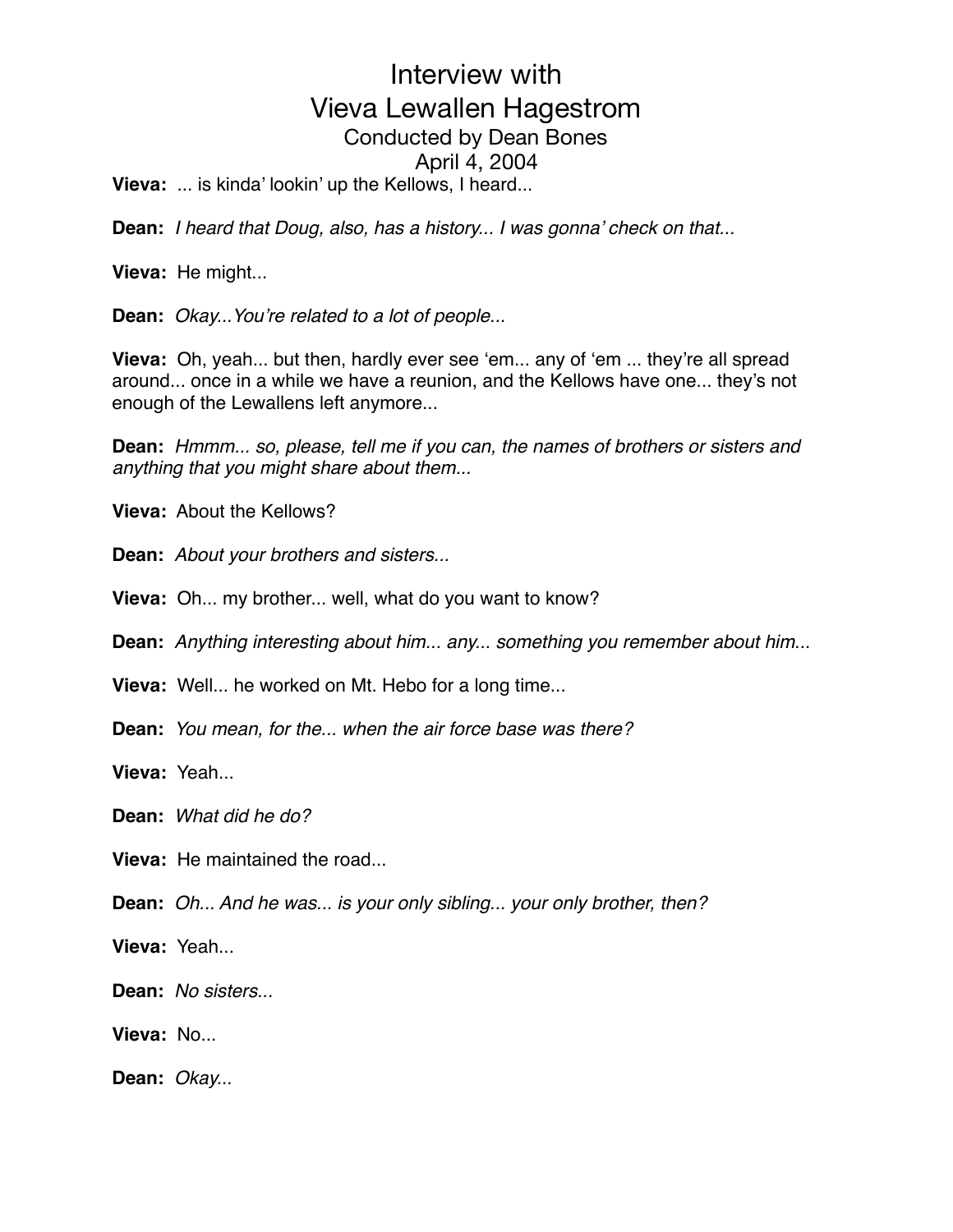**Vieva:** Just the two of us...

**Dean:** *Okay... tell about your earliest memories of living in south Tillamook county... anything you remember...*

**Vieva:** Like what?

**Dean:** *Anything... going to school… any family life... if there's anything that comes to mind...*

**Vieva:** Well, I had a great family life, but... uh... my folks were good... uh... I walked to school... grade school... I didn't walk to... I walked from school, which was no big deal then...

**Dean:** *And that was in Hebo?*

**Vieva:** Yeah, that school in Hebo...

**Dean:** *How'd you get to school if you didn't walk?*

**Vieva:** On the milk wagon...

**Dean:** *With your dad, or with somebody else?*

**Vieva:** With Uncle Hap Lane... he was married to my Aunt Maude...

**Dean:** *Maude... Kellow, or Maude Lewallen...*

**Vieva:** Maude Lewallen

**Dean:** *Lewallen... hmmm... did other kids also ride on the wagon, or was it just you?* 

**Vieva:** Just us for a long time, because we was the only kids up there 'til they built the fish hatchery and then the first guy that was there, he had three... two girls and a boy.

**Dean:** *Do you remember his name by any chance?*

**Vieva:** Yeah... his name was Fisher...

**Dean:** *Okay... so was the Lane place the next place up from you on 22?*

**Vieva:** Oh... yeah... they was the next one up from us... uh, huh...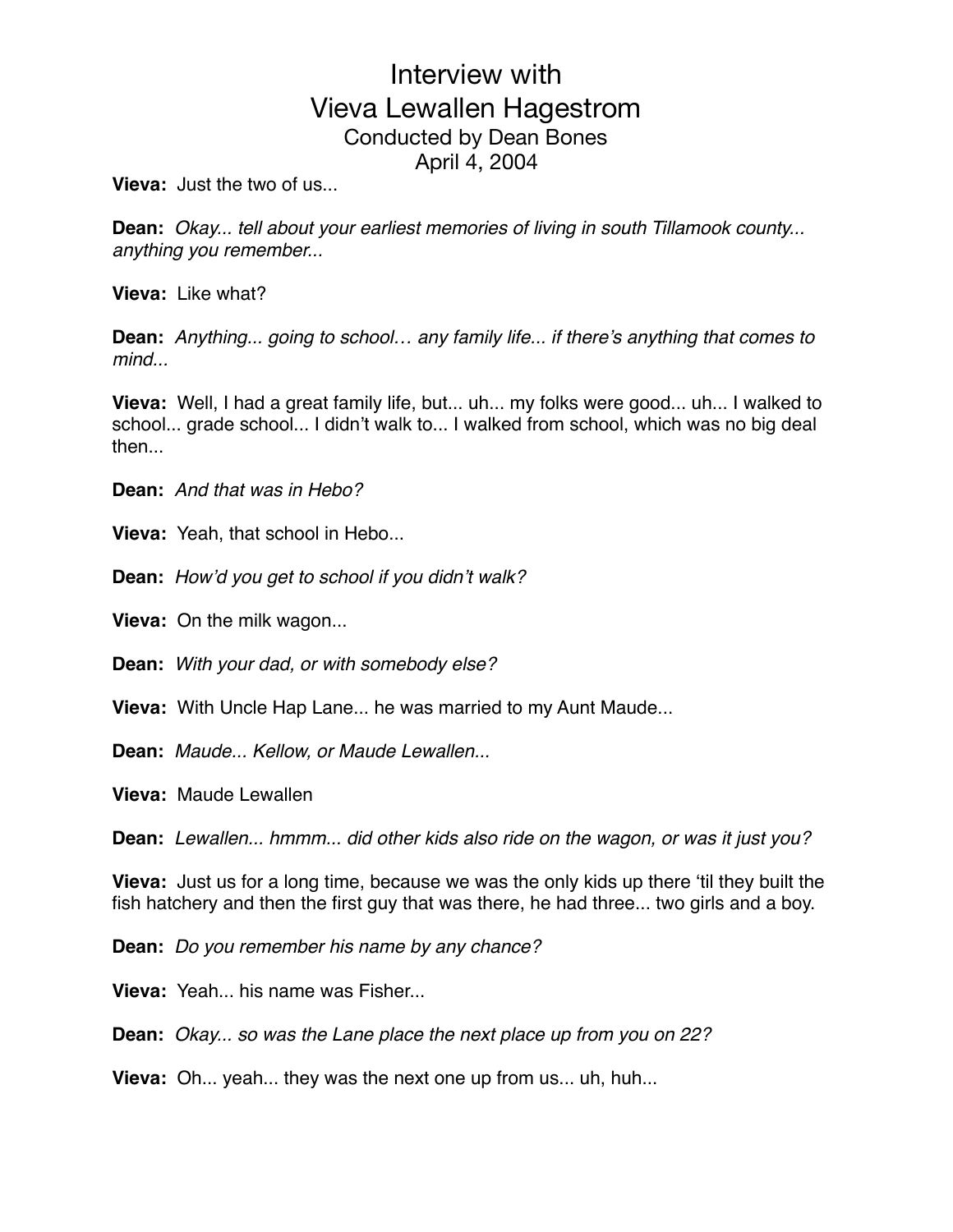**Dean:** *Okay...*

**Vieva:** And Grandma and Grandpa was across the road.

**Dean:** *Grandpa and Grandma Lewallen?*

**Vieva:** Yeah...

**Dean:** *Across... so the farm... I don't remember the lady we used to call the goat lady... do you remember her?*

**Vieva:** Oh, the goat lady... yeah... that's where my grandparents lived...

**Dean:** *before she did there...*

**Vieva:** Yeah... yeah... yeah...

**Dean:** *Hmmmm... so...*

**Vieva:** Yeah... and then they had a... there's a big barn across the road and they used to give dances... when they didn't have dances in the house... I mean like, early... really early... why, people that come to the Hebo or some other place, they'd stop and they'd have a dance in the livin' room...

**Dean:** *Did other people do that, too, or just mainly your parents... at your grandparent's place?*

**Vieva:** Well, there was some down to Oretown, but I don't 'member, 'cause they used to go down there, but I guess it took 'em pretty near all day to get down there and back with the wagon...

**Dean:** *So when they had the dances in the barn, do you mean upstairs in the hay mows?*

**Vieva:** Uh, huh (yes)...

**Dean:** *How did people get up there?*

**Vieva:** Oh, they was a steps up there...

**Dean:** *Oh...*

**Vieva:** I can remember that... I used to dance up there when I was about...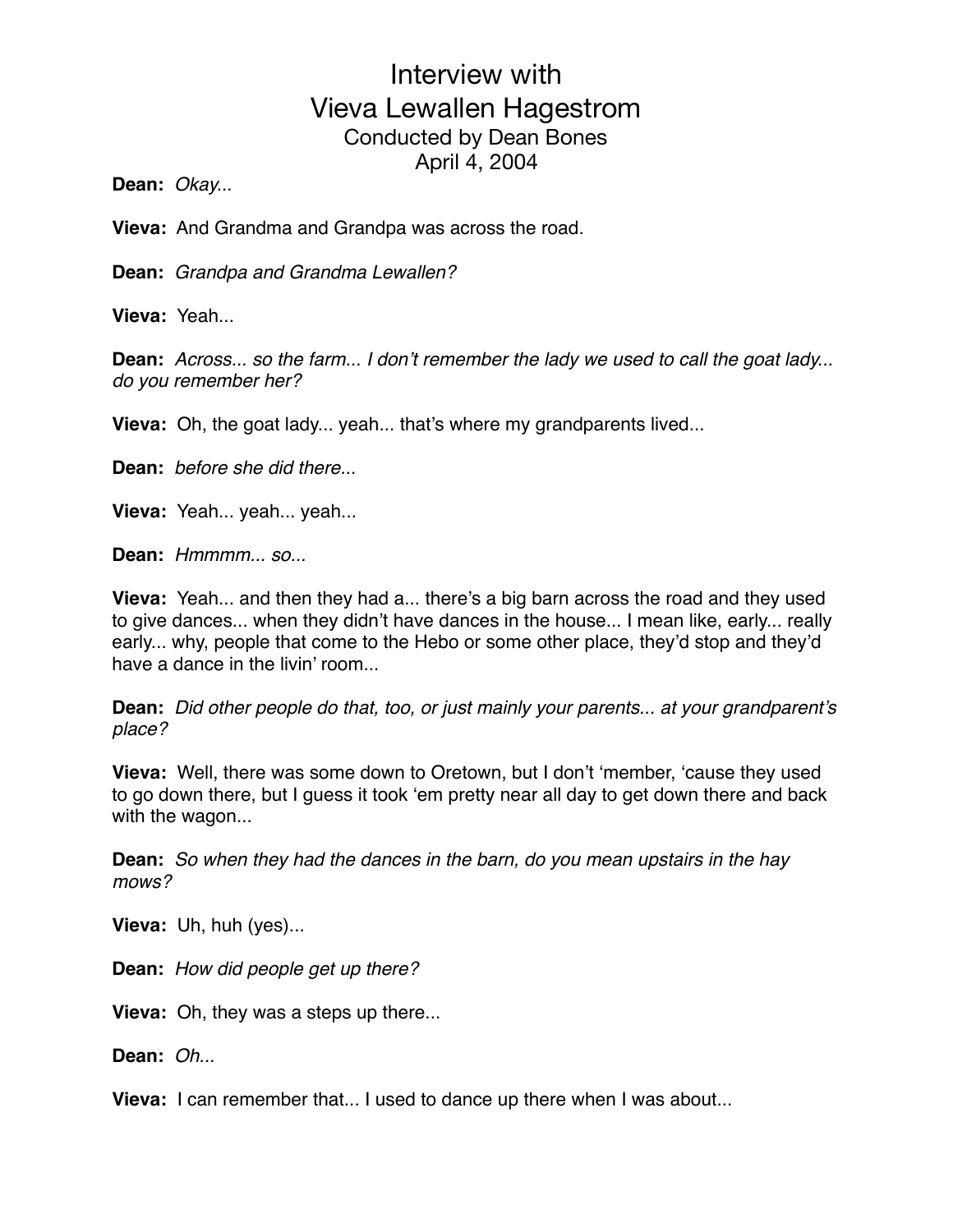**Dean:** *So what do you remember about those dancing time?*

**Vieva:** Oh, they were good... a lot of fun... but, uh... they had to quit when the Indians started coming over there and drinkin', so they quit.

**Dean:** *Indians from where?*

**Vieva:** Grand Ronde…

**Dean:** *So was it open to anybody to come, or just people they invited?*

**Vieva:** Yeah... no, I think it was open to anybody... I don't know... I s'pose it's just people around there, I don't know...

**Dean:** *Uh, huh (yes)...*

**Vieva:** I was too young to.

**Dean:** *So... what would a dance look like.*

**Vieva:** Square dances...

**Dean:** *Oh, square dances...*

**Vieva:** Yeah... uh, huh...

**Dean:** *And was it all families, or just men and women...*

**Vieva:** I think it was just all families...

**Dean:** *So kids too...*

**Vieva:** Yeah, 'cause I got to dance...

**Dean:** *And... how late did they go...*

**Vieva:** How what?

**Dean:** *Did they go late into the night, or... or how long did they dance... do you remember that part?*

**Vieva:** No, I don't 'member that... but I s'pose it was... I don't know...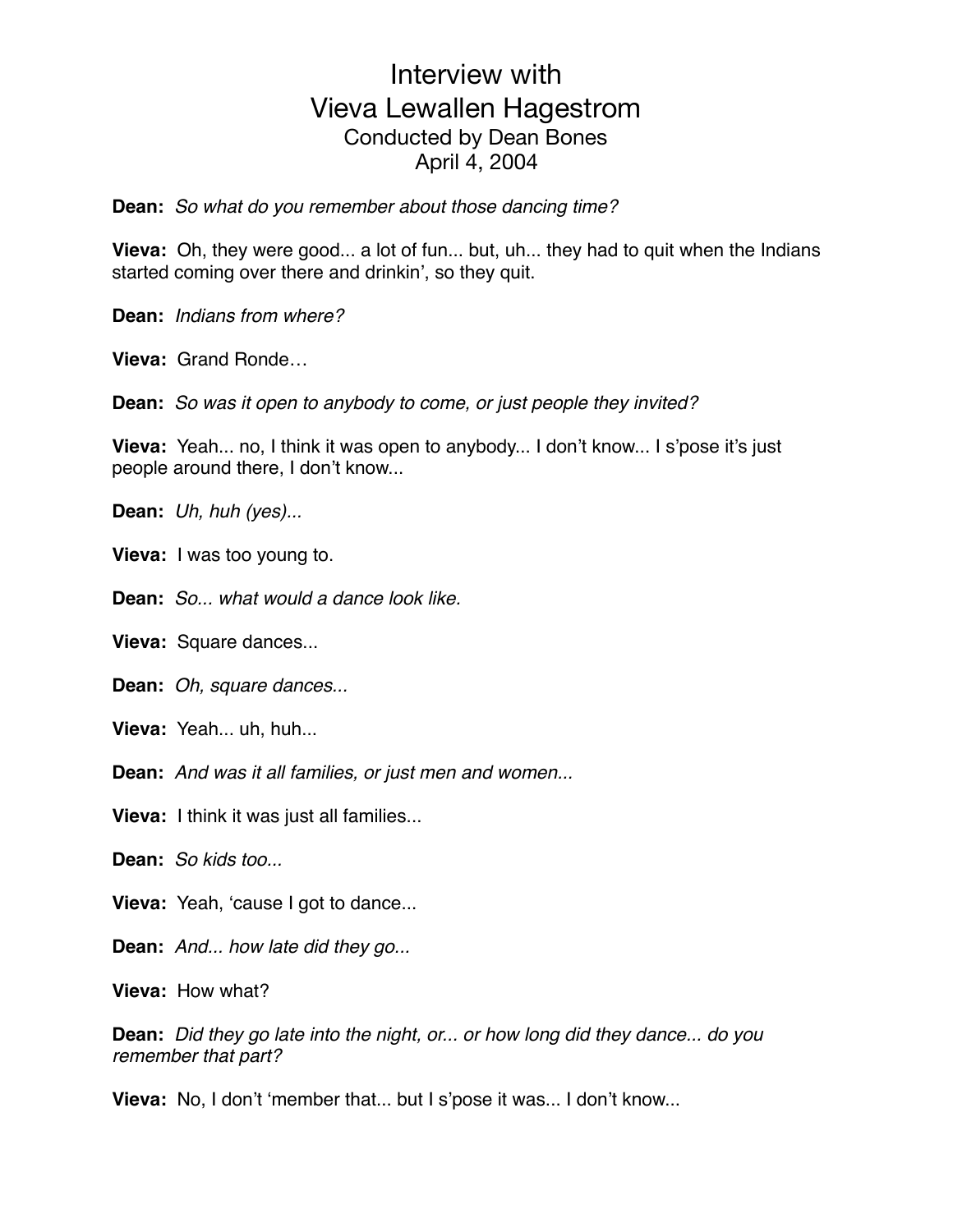**Dean:** *I read some accounts that in the early times dances would go all night...*

**Vieva:** Yeah...

**Dean:** *... because it was too dangerous driving at night, and then they would leave in the morning, but I don't know if that's the...*

**Vieva:** Oh... I don't think they did that...

**Dean:** *So... Indians started coming, and then what was the problem then?*

**Vieva:** Drinkin'...

**Dean:** *And maybe fights or something, or..*.

**Vieva:** Well, I don't know... I guess they quit before it did get that way... I can't remember

**Dean:** *So, tell us about any chores you had growing up.*

**Vieva:** Not too many...

**Dean:** *Really...*

**Vieva:** Well, I used to do the ironin', 'cause Mom didn't like to iron, and I didn't like to cook, so she did the cookin' and I did the ironin'...

**Dean:** *And were most of your clothes ironed at that time, or...*

**Vieva:** Yeah...

**Dean:** *Really...*

**Vieva:** ... shirts and stuff for Homer and my dad… I didn't have to milk cows because my dad was afraid I'd run off and marry a farmer.

**Dean:** *And then family life at home... did you have any special things that you did in the evenings, or... what was that like?*

**Vieva:** Well, gosh I don't know... it was pretty good. I had a real good family life.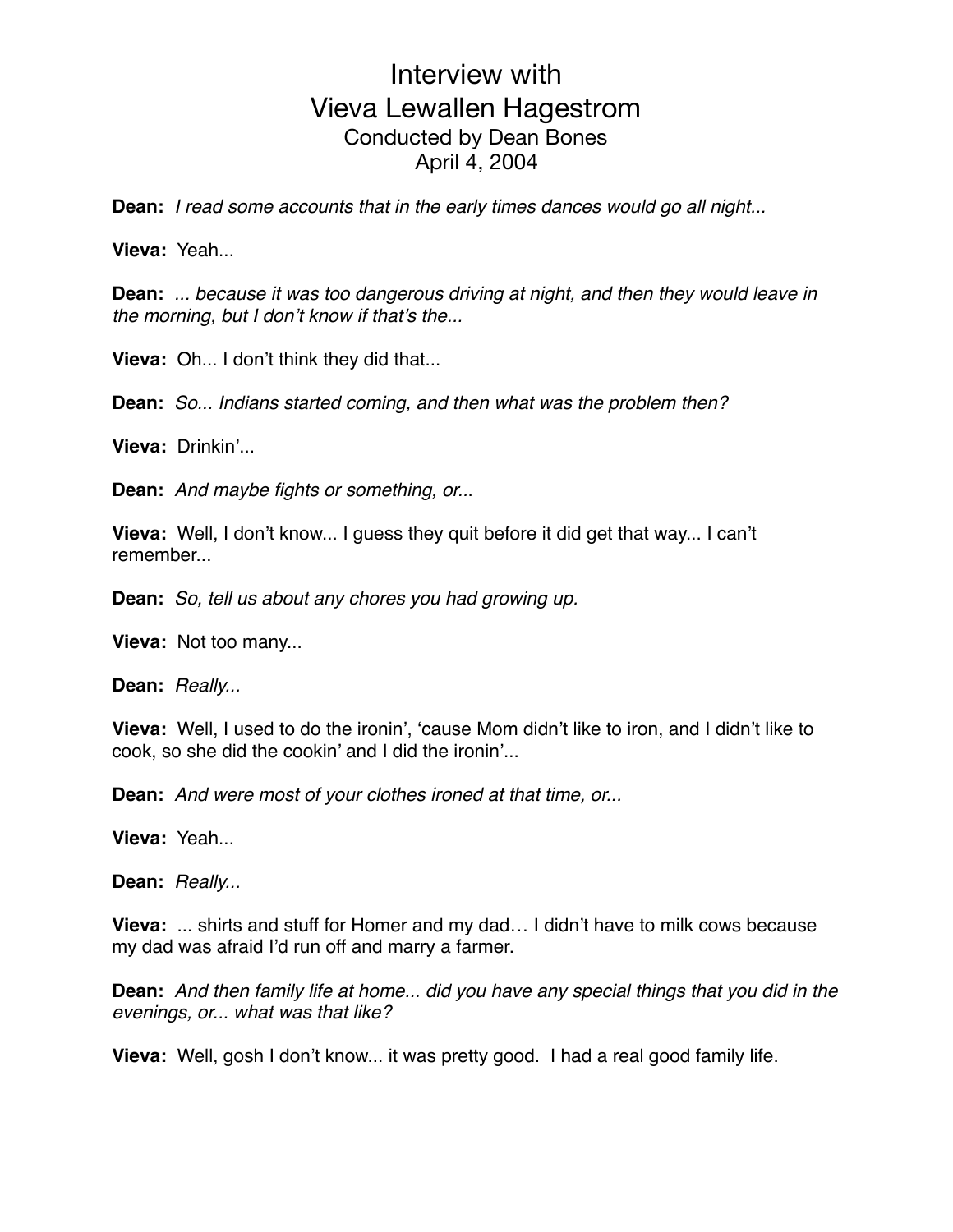**Dean:** *Did you play any games at home, or anybody read stories, or anything that you can remember?*

**Vieva:** Well, I suppose my dad did, 'cause he read good... I imagine he did, but I can't remember that.

**Dean:** *Yeah, I understand... it's been a long time...*

**Vieva:** Yeah...

**Dean:** *And... do you remember your family traveling any long distances during that time that you lived there?*

**Vieva:** No... they didn't travel much, 'cause they had to work on the farm and stuff... I 'member 'em goin' to Portland once...

**Dean:** *How did they travel to Portland?*

**Vieva:** They had a little... we had a little kind of a Chevy...

**Dean:** *And the road you took would be...*

**Vieva:** Out ?? Road...

**Dean:** *22...*

**Vieva:** Yeah...

**Dean:** *What about neighbors, Vieva, can you name some of the neighbors that lived around your farm where you lived?*

**Vieva:** Well, most of 'em was family... we lived there, and Fred lived across the road...

**Dean:** *And that's Fred Lewallen...*

**Vieva:** Yeah... and, uh... Grandma lived up here, and Maude lived up... well, first Maude lived across... Maude and Hap lived across the river... and they had a foot bridge and they lived over there... but we used to be able to go over there and swim, 'cause they'd watch out for us...

**Dean:** *Did they live right on the river, or...*

**Vieva:** Yes, not too far, about as far as from here to the road...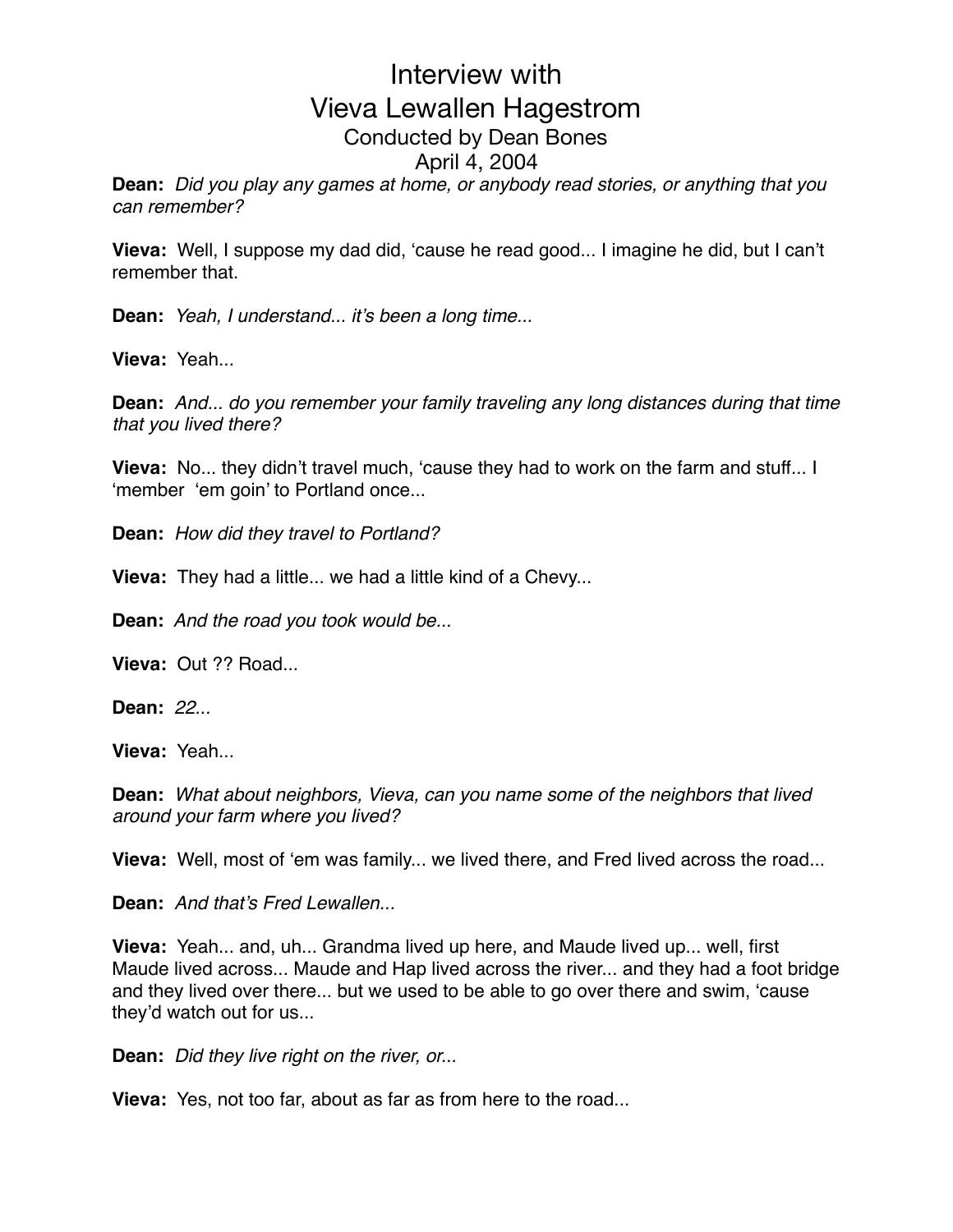**Dean:** *What about between Hebo and your place... were there many people in there?*

**Vieva:** Crosses...

**Dean:** *Was that the big old house that sat on the right side of the road by an orchard for so long.... past where the covered bridge used to be.*

**Vieva:** Yeah, that was Crosses...

**Dean:** *Oh, it was...*

**Vieva:** Yeah... they built that... didn't they build that garage.

**Dean:** *That bridge...*

**Vieva:** Bridge... covered bridge...

**Dean:** *I think dad said they did...*

**Vieva:** Uh, huh (yes)...

**Dean:** *It was never the main highway, was it? It was just a road for them...*

**Vieva:** I don't know what they built that for...

**Dean:** *Oh...*

**Vieva:** They... just to go over there, I guess... picnic, or somethin'... I don't know what they did it for...

**Dean:** *So... you remembered about dances... were there other events that happened in the community that you remember?*

**Vieva:** Well, they played... the folks played cards later...

#### **Dean:** *What kinda' cards?*

**Vieva:** Five hundred... they played five hundred, and they played with ever'body up and down the river... but that was later...

**Dean:** *Hmmm...*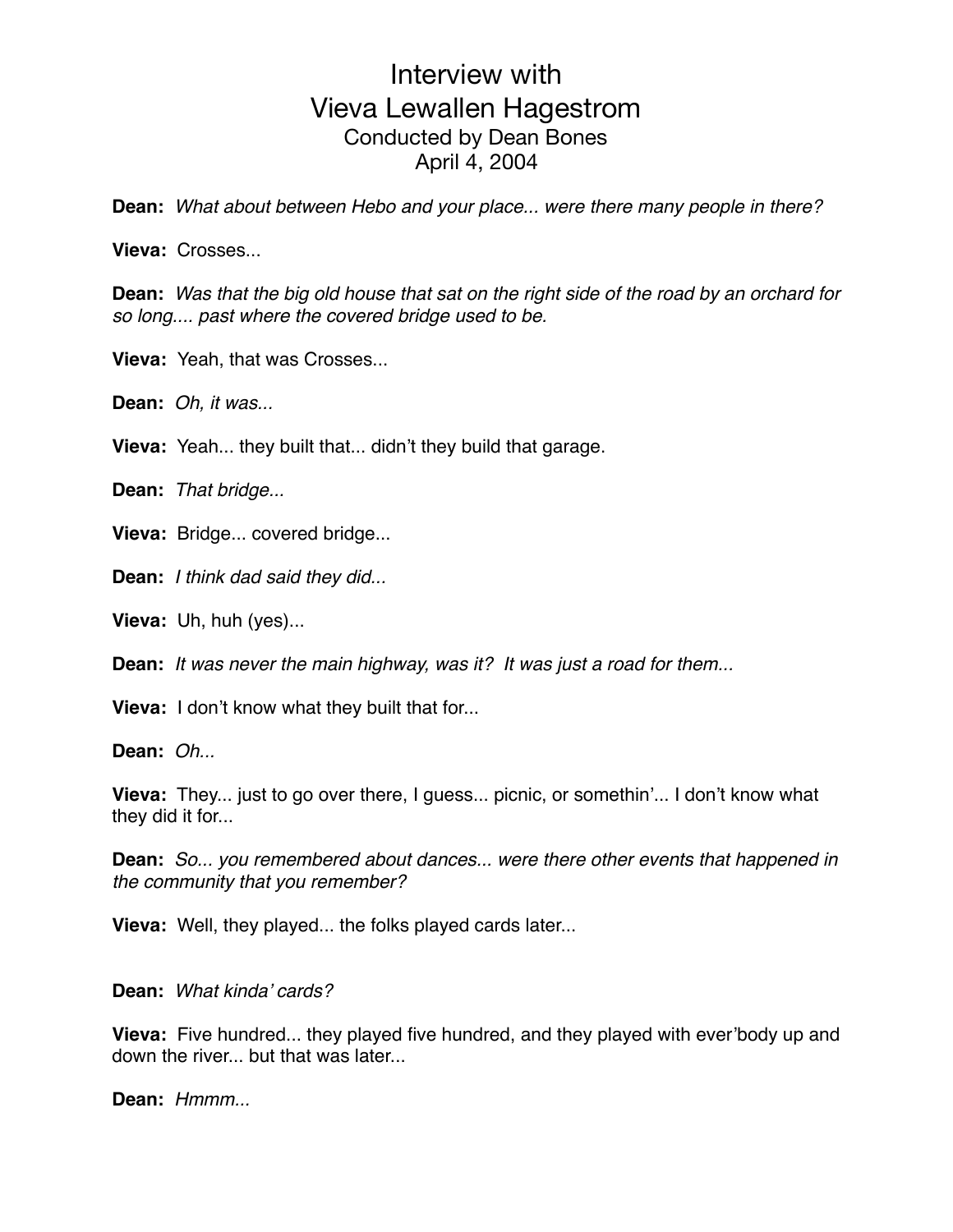**Vieva:** They was busy working...

**Dean:** *Yeah... what about holiday celebrations... what would your holidays be like at your home?*

**Vieva:** Oh, well, we always went to the Sandlake for Fourth of July and had a picnic, and the men waded and stabbed flounders... we did that every of Fourth of July... and then they all had a... got together for Christmas, at our place, mostly...

**Dean:** *So how did you get to Sandlake... was that... originally, do you remember going by wagon at all?*

**Vieva:** No, that was later.

**Dean:** *Okay...*

**Vieva:** ... when we had the car...

**Dean:** *Okay... did all the community do that around... south county...*

**Vieva:** No... no, just... not that I remember...

**Dean:** *Okay... and.... community gatherings... you've already mentioned about dances and cards...*

**Vieva:** Yeah... the card playin'...

**Dean:** *Do you remember any tragedies as you were growing up... anyone being killed, or accidents or anything?*

**Vieva:** No, I s'pose there was, but I don't remember it...

**Dean:** *Okay... then let's just talk a little bit about your school... what teachers do you remember being at Hebo School?*

**Vieva:** Well... I can't remember my first grade teacher... I can see her, but... she married Hugh Arstil...

**Dean:** *S T E L L ?* 

**Vieva: ARSTIL...**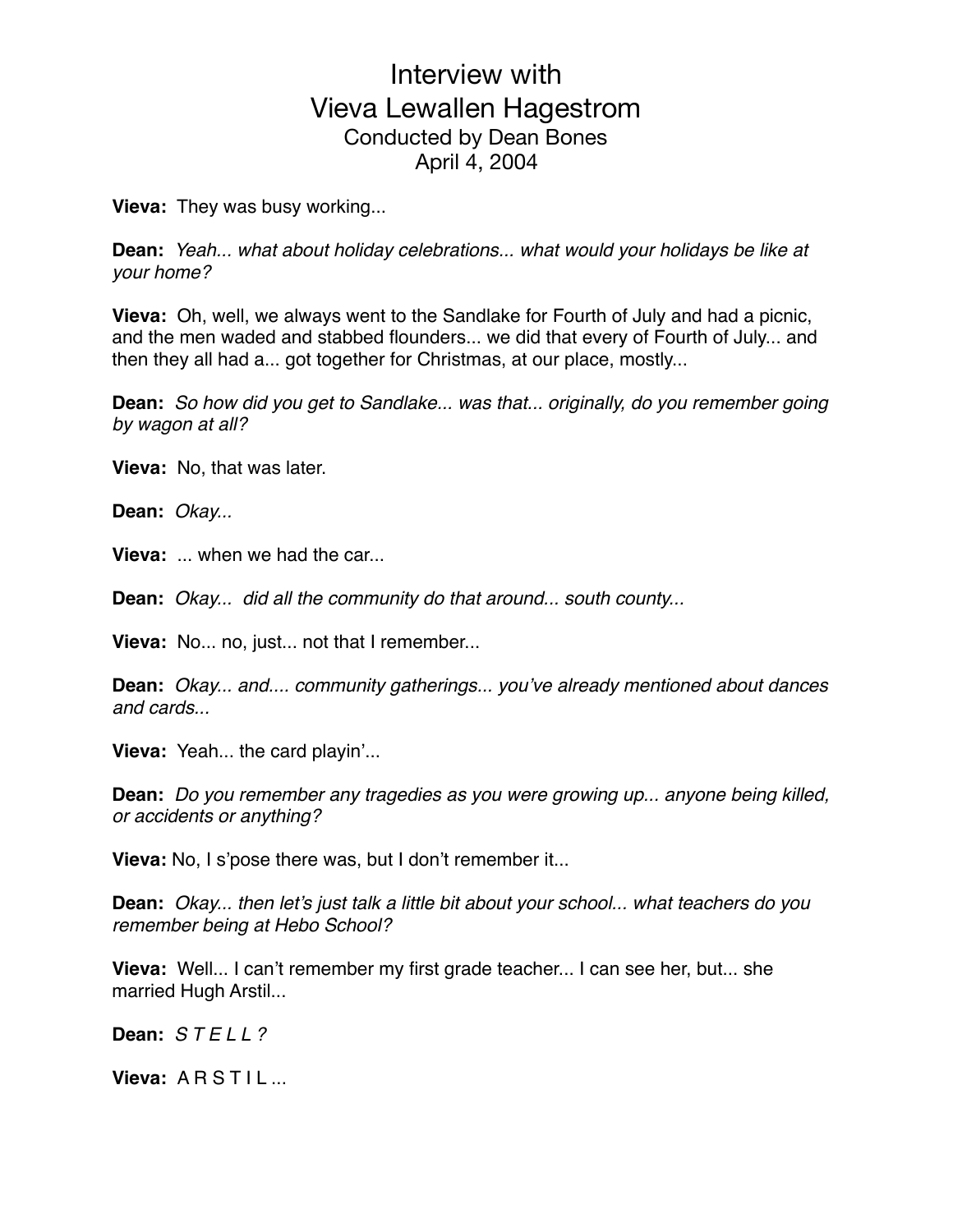**Dean:** *Oh... oh, Arstil, okay.*

**Vieva:** Yeah, he was... they was... she taught the lower grades and he taught the upper ones... and then they was a woman that... I can't remember her name, either... she was a relation to a... ooooh.... I can see 'em, but I can't think of their names... uh... but she lived over at the hotel, it was some relation to Russ Turner...

**Dean:** *So when you say "the" hotel... was there only one hotel at that time, or were there more than one?*

**Vieva:** Yeah, they was only one.

**Dean:** *Is that the Traveler's Hotel?*

**Vieva:** That's the one there that now is for sale.

**Dean:** *Oh, what's... where Brown's Restaurant used to be?*

**Vieva:** Yes.

**Dean:** *Oooh... was that the name... Traveler's, or was that a different one?*

**Vieva:** Turner's Tavern, wasn't it?

**Dean:** *Huh... don't remember... okay, so in school... that was your first teacher, do you remember any other teachers you might have had? And anything you remember about any of those teachers... I know it's a long time ago...*

**Vieva:** Yeah... that's a long time ago...I think I only had her... no, I had Goldie Wilson, too.

**Dean:** *Oooh...*

**Vieva:** She was a sister of Elsie Kreutz's.

**Dean:** *Vi... was Vi a sister,too, or Mable Wilson? Was she from Oretown?*

**Vieva:** Yeah... well, Cloverdale...

**Dean:** *Cloverdale...*

**Vieva:** Uh, huh (yes)...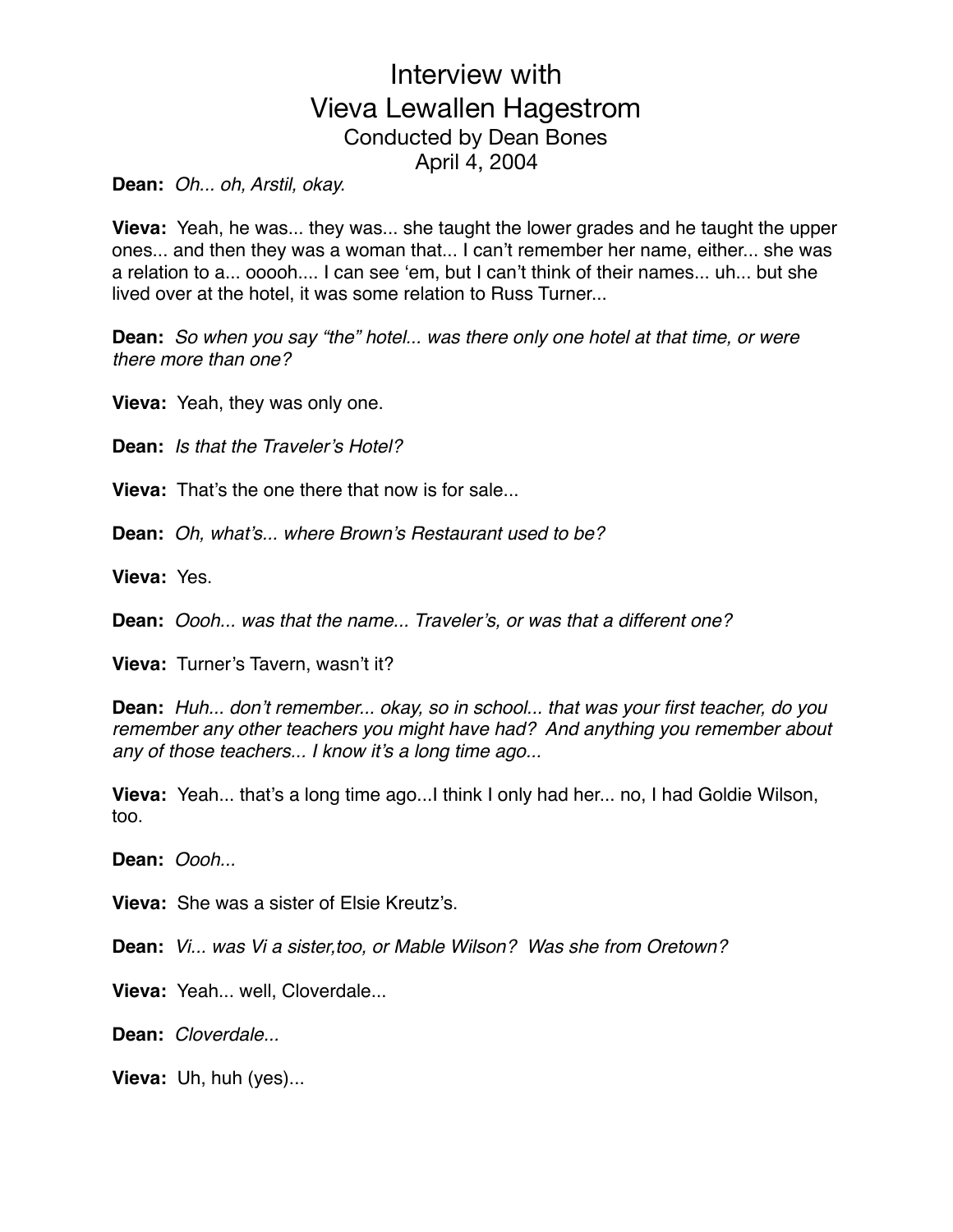**Dean:** *Anything you remember about them?*

**Vieva:** No, not much... I remember 'em later, because Mom was real good friends with Elsie...

**Dean:** *Hmmm.... what did your classrooms look like, if you can...*

**Vieva:** I don't think we had one.

**Dean:** *So... but you had a room, right, that you were in?*

**Vieva:** Yeah, yeah... there's one... well, the school's different than what it is...

**Dean:** *Now, yeah...* 

**Vieva:** Yeah... there was the lower grades was like this, and then the other... uh, the upper grades.

**Dean:** *So the lower grades were on the right and the upper grades on the left?*

**Vieva:** Yeah somethin' like that... yeah, or on this side, just back...

**Dean:** *Heated with a wood stove?*

**Vieva:** I think so... I don't know...

**Dean:** *What about discipline... do you ever remember any kids being disciplined? You were probably perfect.*

**Vieva:** Oh, yeah! (laughing)... No, I wasn't perfect, but I was too scared & timid to act naughty... I'd do that when I got home...

**Dean:** *(laughing with Vieva)... and, do you remember any of the games you used to play as kids?*

**Vieva:** Well... Black Man, for one thing...

**Dean:** *Can you describe that? What was that like?*

**Vieva:** Well, let's see... well, I... you'd run through... and they'd try to catch ya'...

**Dean:** *So was it... the person who was trying to catch ya'... were they called the Black Man, and the...*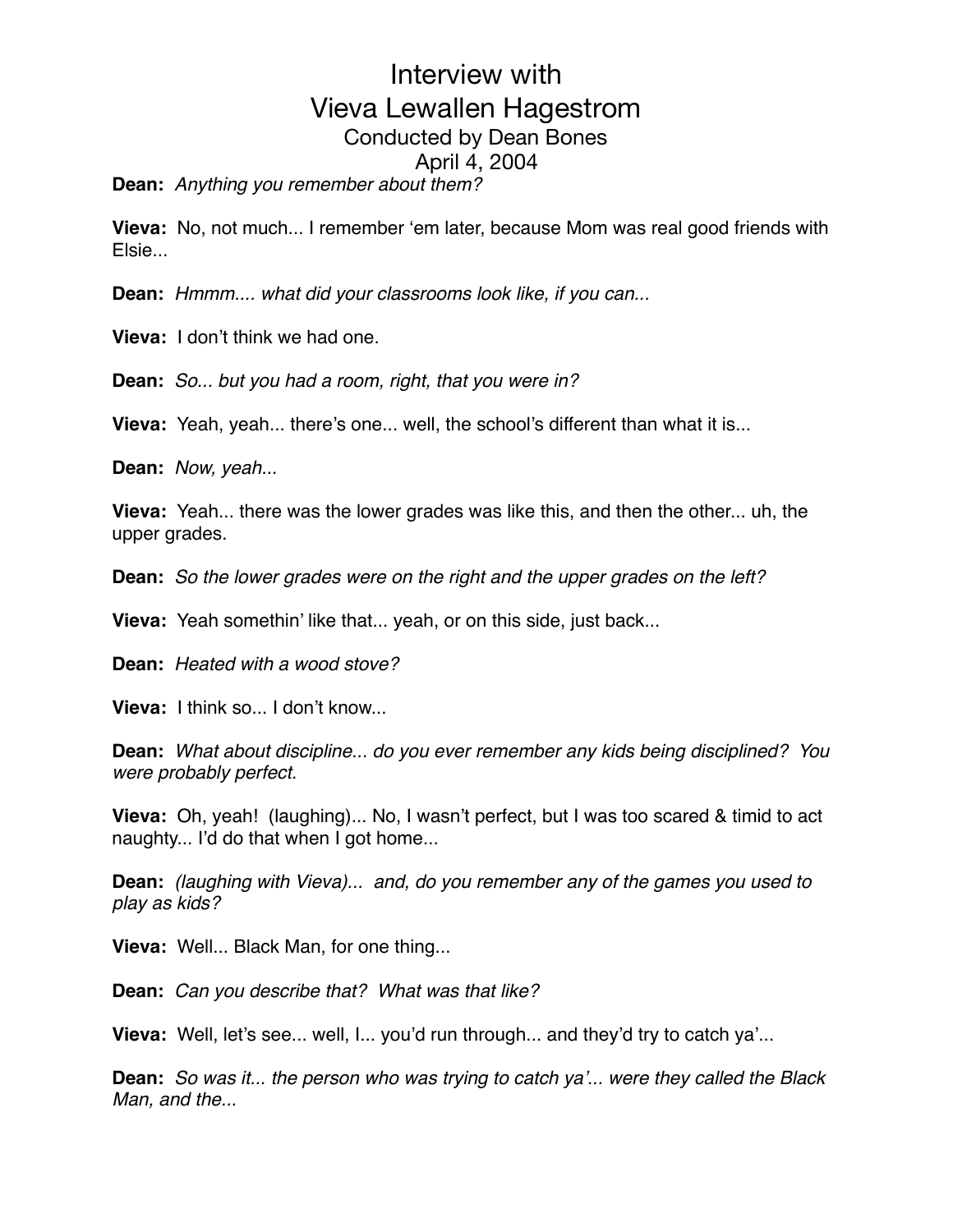**Vieva:** I guess... I don't remember...

**Dean:** *Uh, huh (yes)...*

**Vieva:** They'd be a whole lot of... I think they'd be a line of 'em tryin' to catch a line that was goin' through... I.... that's too long ago for me...

**Dean:** *I had somebody else mention that game, too... I just wondered... any other games you might remember...*

**Vieva:** No… They done a lot of running...

**Dean:** *Yeah... what... were there trees around the school at that point, or was it all cleared off?*

**Vieva:** It was all cleared off, I think.

**Dean:** *Was there a playground with anything on it?*

**Vieva:** No... just in front of the school.

**Dean:** *Swings, or anything?*

**Vieva:** Oh, yeah, they had some swings, I think... I'm not sure they did.

**Dean:** *Okay. Were there any extra curricular activities, like clubs or sports or anything like that?*

**Vieva:** I don't think so... not when I was young.

**Dean:** *And you told how you got to school...*

**Vieva:** Yeah, I rode on the horse... uh... goin' to the factory... takin' milk to the factory... I walked home...

**Dean:** *With your brother...*

**Vieva:** Yeah.

**Dean:** *Who... who was older? Was Homer older than you, or...*

**Vieva:** No, I was older than him... two and a half years...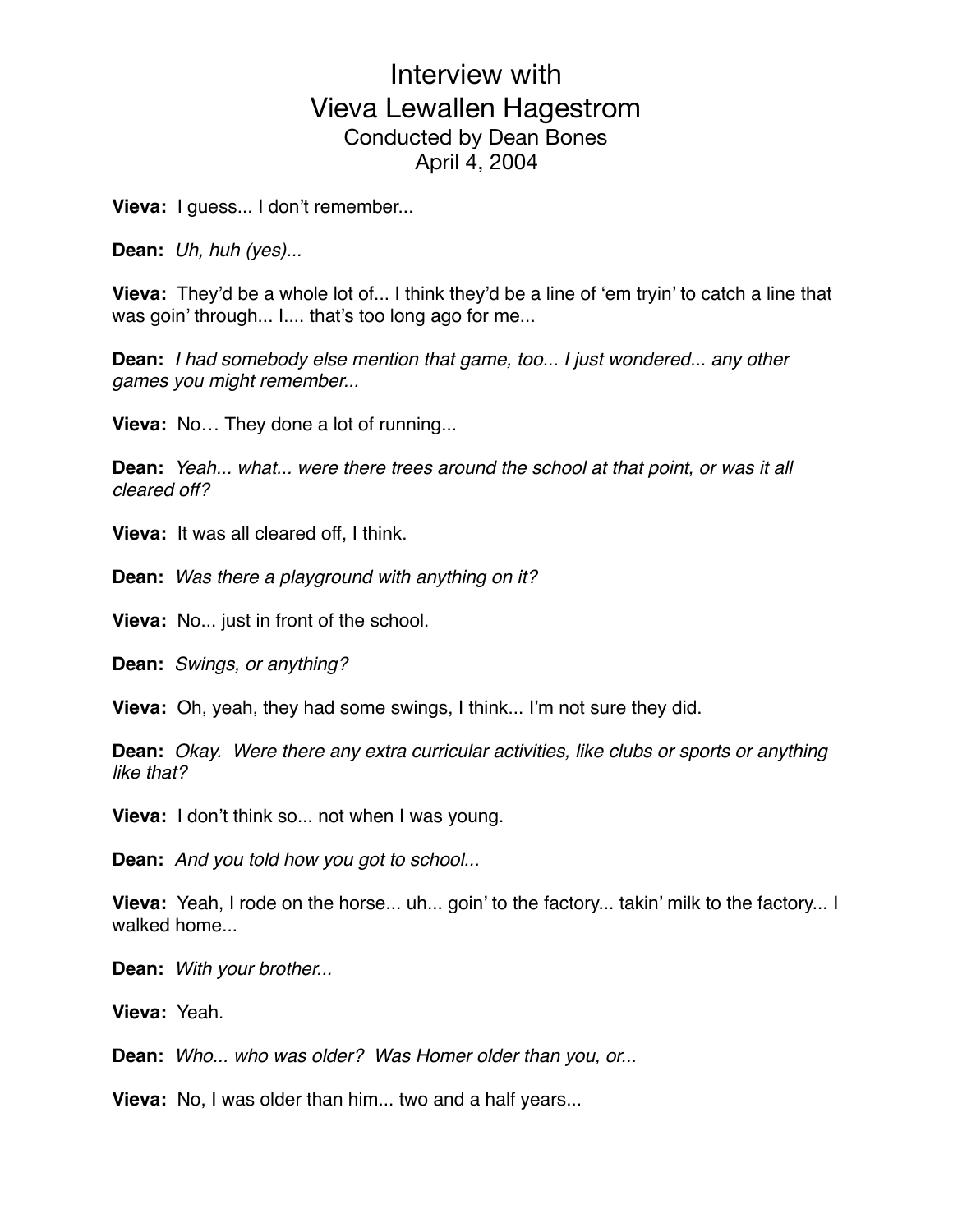**Dean:** *Oh... okay... any other stories about your school years you might share?*

**Vieva:** Can't remember any...

**Dean:** *What were some important lessons that you think you learned from your dad?*

**Vieva:** My dad... oh, to be honest.

**Dean:** *What about from your mom?*

**Vieva:** Well... she just taught us to be good, or we got a lickin'...

**Dean:** *Was the lickin' from her or your dad?*

**Vieva:** Her, I think, mostly. I can remember goin' out there and sittin' on the chicken house roof so she couldn't get us!

**Dean:** *That's great!! (laughing with Vieva)... What do you remember most about your dad?*

**Vieva:** Oh, I just thought he was just all there was.

**Dean:** *Hmmm...*

**Vieva:** He was just great.

**Dean:** *And what do you remember most about your mom?*

**Vieva:** Well, the same thing. She was a heck of a good cook. Well, yeah, she was great, too.

**Dean:** *Now, you had your mom a lot longer than your dad, didn't you?*

**Vieva:** Yeah.

**Dean:** *So...*

**Vieva:** Yeah, I took care of her...

**Dean:** *He died how many years before Ivy did?*

**Vieva:** I think about twenty.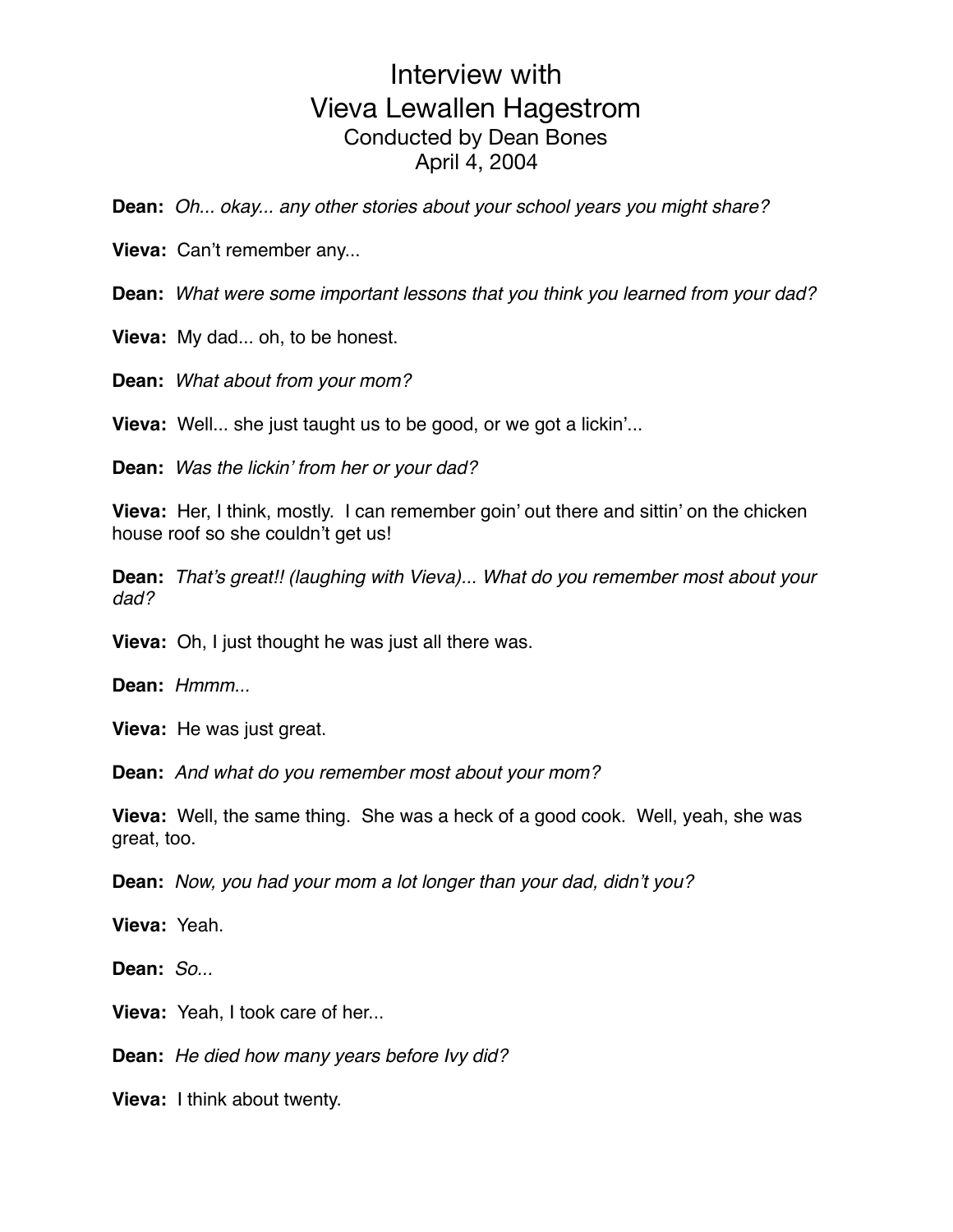#### **Dean:** *Hmmm...*

**Vieva:** 'Cause Ray and I was lookin' that up on the tombstones... I think he died in 1954, and she died in '74...

**Dean:** *Oh... why do you think it was good to grow up and live in south Tillamook county... for the years that you lived there?*

**Vieva:** Well, I don't know... I think they was good, 'cause they didn't... wasn't any trouble... like there probably is now... oh, it was just a nice place...

**Dean:** *Did you feel like it was a pretty good community group, friends and that...*

#### **Vieva:** Yes.

**Dean:** *Can you think of anything that was kind of difficult about growing up in south Tillamook county?*

**Vieva:** Nope...

**Dean:** *And...*

**Vieva:** No... I ... 'course you didn't have a lot of busses runnin' every place when you went to high school...

**Dean:** *Yeah... uh... tell about any other people you can think of who lived in south Tillamook county who were important to you and your family...*

**Vieva:** Well... I can't think of anybody much, but... uh... 'cause we had all our family... you know, all the family lived up there, so I guess we was pretty knit... I don't know... oh, the people there at the fish hatchery, and... oh, the folks, they had card parties and they played with Nyschwanders and...I can't remember all of 'em...

**Dean:** *Did Homer have children?*

**Vieva:** Yeah, he had a... he's got one... one boy... Jerry... he lives down in Texas...

**Dean:** *So, now, tell us about your spouse... tell us about John...*

**Vieva:** Oh... well, he was a great guy...

**Dean:** *How did you meet him?*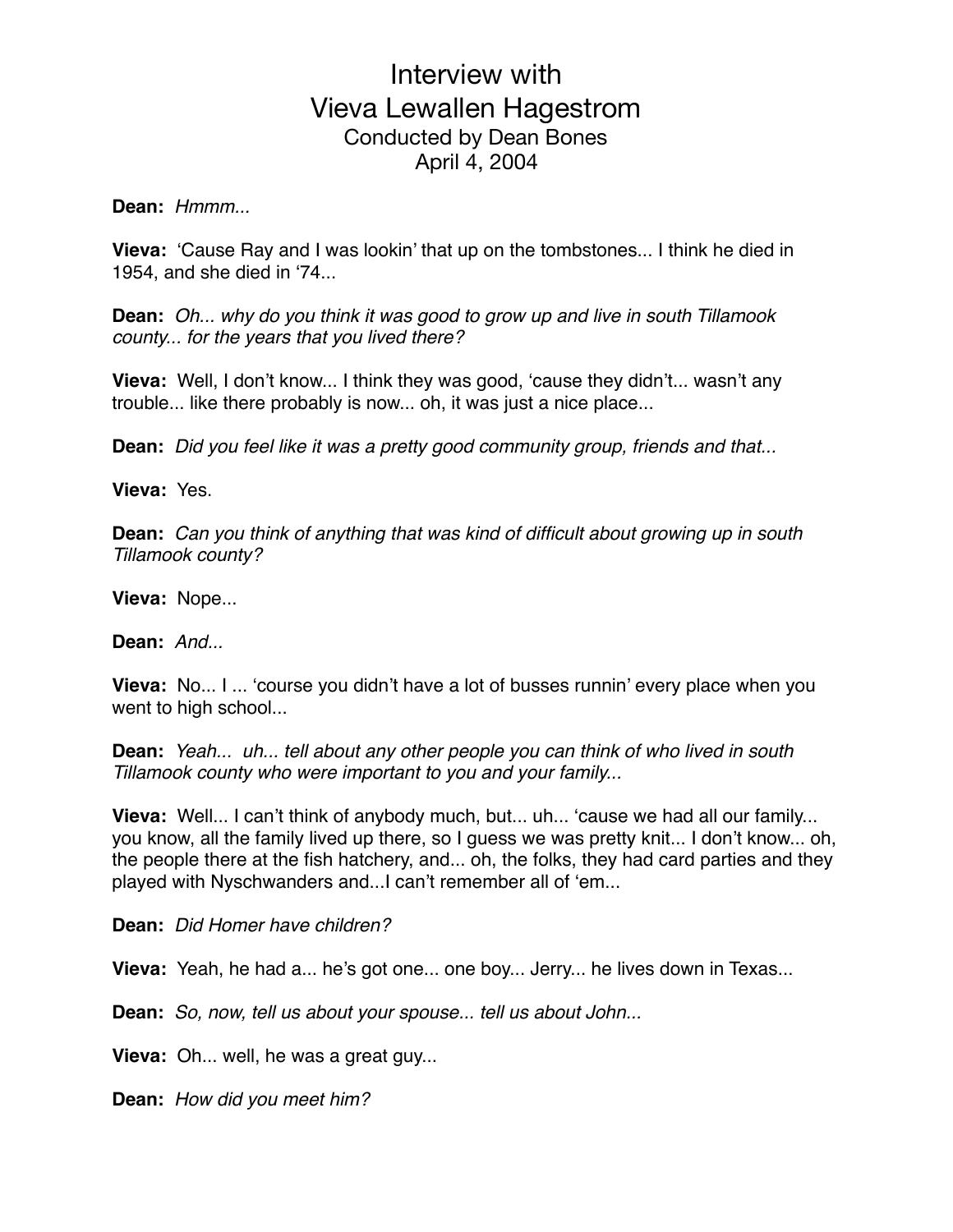**Vieva:** Dancin'... (chuckling)...

**Dean:** *Now, he grew up in Woods, right?*

**Vieva:** Yeah.

**Dean:** *Did he come to your grandparents dance, or somewhere else that you met him?*

**Vieva:** No, they had dances at Pacific City and Beaver, and...

**Dean:** *So at Pacific City, it was held by the bridge where that building was?*

**Vieva:** No, that one right on the corner where that real estate is now, isn't it? They was a big... great big building there...

**Dean:** *Hmmm...*

**Vieva:** I don't know what was under it, but the dance hall was on... up on top,

**Dean:** *Oooh...*

**Vieva:** ...then they done away it, and then the dance hall was across the bridge...

**Dean:** *Okay... what about in Beaver, where did you dance?*

**Vieva:** Well, right there where the service station is, there used to be a store underneath.

**Dean:** *Was it Gilbert's store?*

**Vieva:** Might have been… Yeah, and they had a dance floor upstairs...

**Dean:** *Ooh...*

**Vieva:** Uh, huh (yes)...

**Dean:** *What about at the Green Parrot Tavern... was that also used for dances upstairs?*

**Vieva:** Where's that at?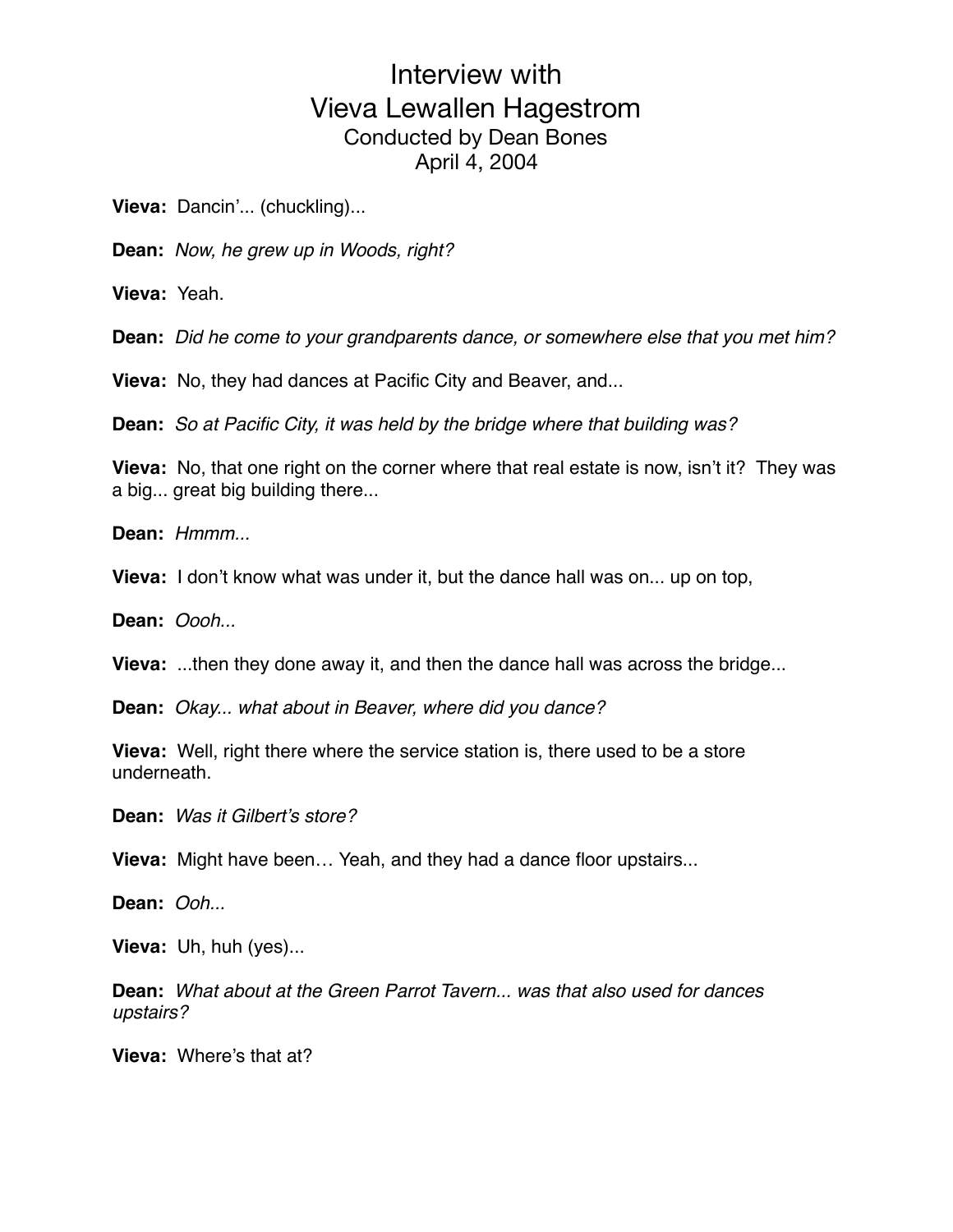**Dean:** *It was right next to the corner where Ekborgs used to live... uh.... it's not there anymore, but I know... I've heard that the upstairs was used for dances some..*.

**Vieva:** Well, maybe that...

**Dean:** *That could be, then...*

**Vieva:** Yeah...

**Dean:** *So both you and John liked dancing...*

**Vieva:** Oh, yeah.

**Dean:** *Anything else about John?*

**Vieva:** Well, he went to the service. We was married for two years, and then he went to the service for four...

**Dean:** *Where was he in the service?*

**Vieva:** New Guinea... he built... well, things that... the guns and stuff, he... crated... that's the word... crated stuff to go to the front in New Guinea...

**Dean:** *Was he there the... in the... most of the war, he was in New Guinea?*

**Vieva:** Yes. Well, yeah, he went from Fort Lewis... he went with Colorado, and then he went to Texas and then he went to San Francisco and then he went overseas...

**Dean:** *What did you do all that time when he was gone?*

**Vieva:** Well, I worked in the post office. Or, well, sometimes, I... a little while I worked... well, we lived in Tillamook when he went...

**Dean:** *Oh...*

**Vieva:** I didn't do too much... I did work at a hospital for a while...

**Dean:** *What did you do for your job...*

**Vieva:** Washing clothes... ... and uh... then after he left, I moved back down with the folks and I went to work in that Bruce's Store… I worked there for a while...

**Dean:** *What did you do there?*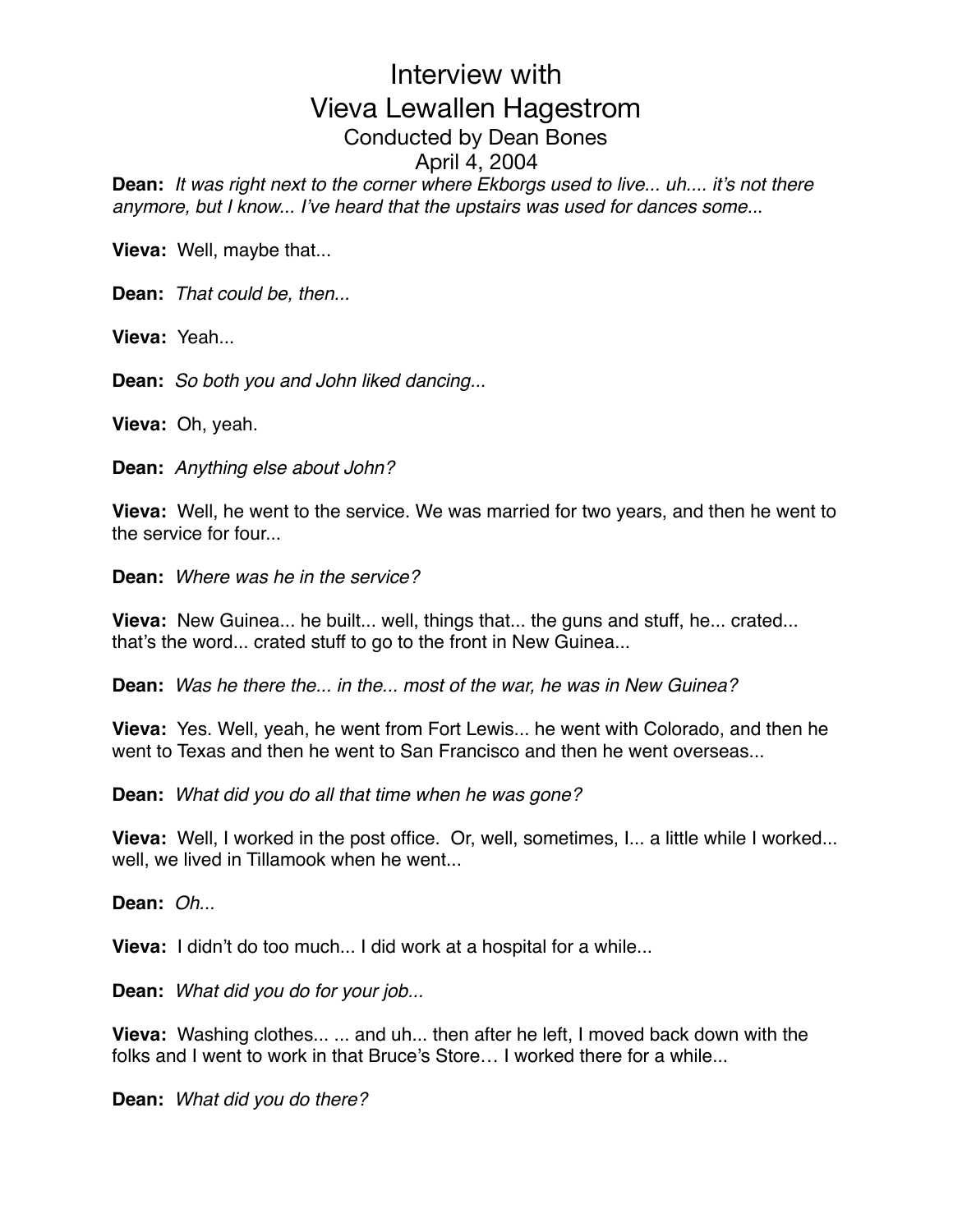**Vieva:** Just waited on people, and, uh... well, I took the car and... they had a store down at Cloverdale, and I took groceries down there and sometimes I'd run it...

**Dean:** *Hmm...*

**Vieva:** Then I went to work at the post office...

**Dean:** *How many years did you work at the post office?*

**Vieva:** All my life... just about... let's see... I started when I was 17.

**Dean:** *And who was the postmaster before you?*

**Vieva:** Before... well, Frank Cross was when I went there...

**Dean:** *And then after you?*

**Vieva:** Oh, after me...

**Dean:** *Well, no... you.. .I asked before, because... was it Margaret Duvall after you? Who took over when you quit?*

**Vieva:** Well, Margaret was the postmaster after... after Frank Cross, I guess... and then, after she retired.

**Dean:** *I see.*

**Vieva:** After me was Delores Hill...

**Dean:** *Ohh.... okay.I always regret that I did not get to do an interview with John's sister, Hildred...*

**Vieva:** Oh, yeah.

**Dean:** *Anything you might share about Hildred that would be interesting?*

**Vieva:** No, I... what would you want to know?

**Dean:** *Well, my dad has talked about Hildred's first husband, Meyers...*

**Vieva:** Oh, Ozzie Meyers...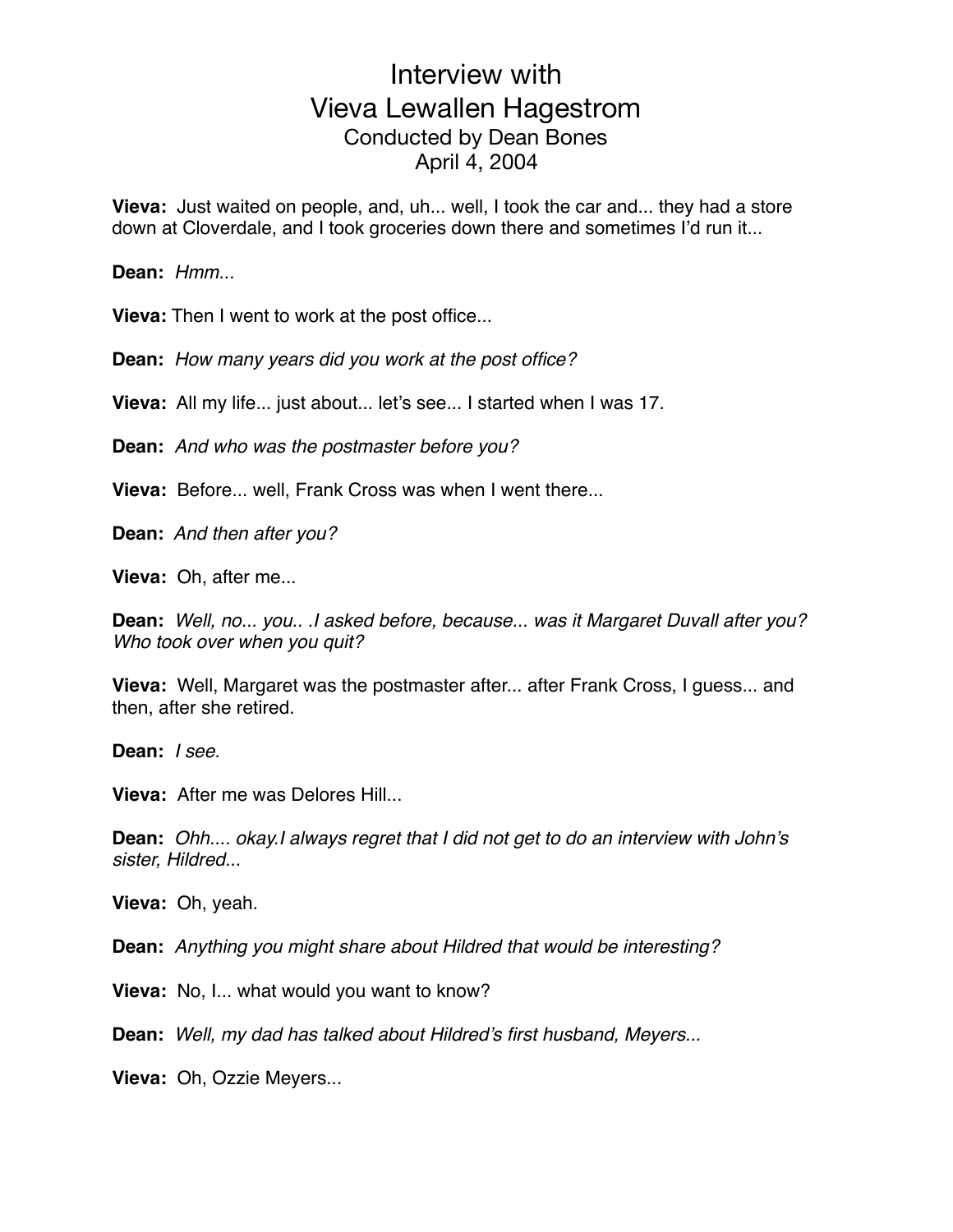**Dean:** *Ozzie...*

**Vieva:** Oh, yeah, he was a peach... he was just great...

**Dean:** *And, Dad...*

**Vieva:** Well, Dick... I liked Dick, too, but I especially liked Oz...

**Dean:** *And they lived in Washington and then moved back, didn't they?*

**Vieva:** Yeah...

**Dean:** *And then what happened?*

**Vieva:** Then he went to the service...

**Vieva:** And then they lived in Beaver... I can't think of what... there by Aronson's Garage... them little cabins... and then they went to... after Oz... and then they had the baby, Arlin... and then after he went to the service, why then she moved in with her folks...

**Dean:** *And... oh, with her folks... in Woods, then...*

**Vieva:** Yeah...

**Dean:** *Okay... and his folks lived in Beaver, right... Ozzie's parents...*

**Vieva:** They did, at one time... well, I can't 'member... no... his folks lived out in the valley someplace... Erma and Allen Gilbert lived in that... uh... that house... well, they used to be a house just this side of the bridge back in there that Allen and Edith... Erma... was it Erma or Edith? Well, Erma... they lived there...

**Dean:** *Okay...*

**Vieva:** Then, uh... see, then... I don't know... Edith Creecy was one of 'em, too...

**Dean:** *Right... yep, I've heard that, too... so you've mentioned the jobs you had... what jobs did John have through his life that you know?*

**Vieva:** Well, when he went to the service he worked for the blimp base...

**Dean:** *Doing what?*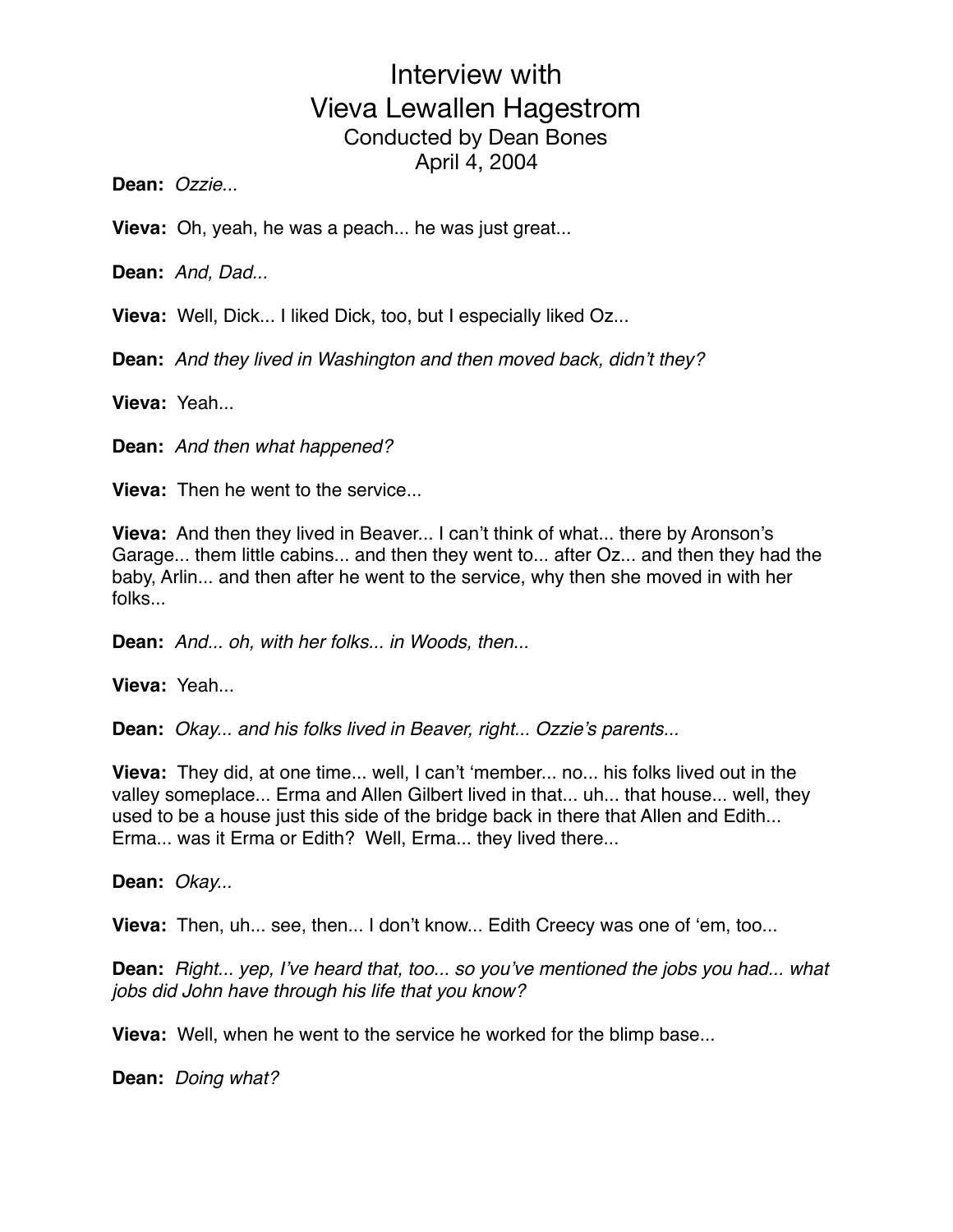**Vieva:** Darned if I can't remember now... just workin' on that building, I guess...

**Dean:** *Hangers, then...*

**Vieva:** Yeah... most of the time he just worked for himself... carpentering...

**Dean:** *Oh, yeah... are there homes... did he build homes, then?*

**Vieva:** Oh, yeah...

**Dean:** *Can you think of some homes he built for people?*

**Vieva:** Oh, yeah... he built that house where Dennis and Joanne Love live...

**Dean:** *Oh, the farm...*

**Vieva:** Yeah... he built that... 'cause for Milt and Kathleen Johansen he built that yellow one up there on the hill where we lived, and he built the one up Three Rivers where we lived, and he built one for Shorty Brassfield there, up from his place... let's see... oh, he built so darn many, I can't remember 'em all… He built Leonard and Jessie Whitmore's house.

**Dean:** *I didn't know you lived on Three Rivers...*

**Vieva:** Yeah... you know, that house right up there next to the fish hatchery, that sits back in there... with the big windows...

**Dean:** *No, but I'm gonna' go look someday...*

**Vieva:** (laughing)... it's the next one past the the Cedar Creek Bridge...

**Dean:** *Okay... he was a carpenter most of his life, then...*

**Dean:** *And... tell us about the family you raised.*

**Vieva:** What family?

**Dean:** *Ray.*

**Vieva:** Oh, Ray. Oh, yeah... he's somethin' else, that kid.

**Dean:** *Why is he somethin' else?*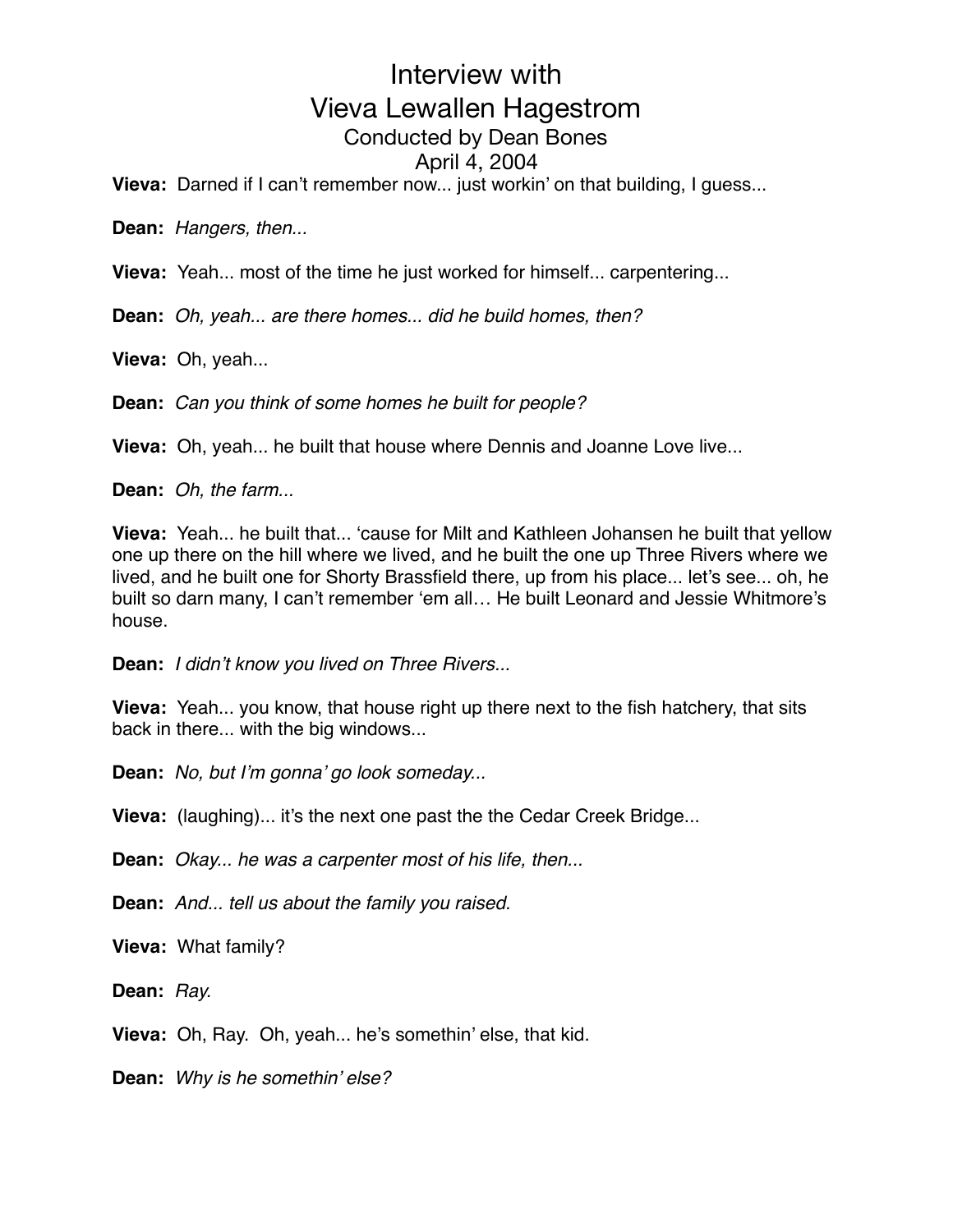**Vieva:** 'Cause he's so good to me, and he was so good to us, and he's smart and.... he's just really good.

**Dean:** *He was sure known for his singing wasn't he?*

**Vieva:** Yes, he was, and now he won't sing a lick.

**Dean:** *I'll have to do somethin' about that.*

**Vieva:** Yeah, and he won't play the piano or anything else. And he's got a baby grand down home... Palm Springs...

**Dean:** *Uh... any other important events in your life that maybe we haven't mentioned or talked about that you'd want to share?*

**Vieva:** No...

**Dean:** *What lessons do you hope that Ray might have learned from you?*

V**ieva:** I don't know... he's learned a... he's an awful good kid... he was a good teacher... have you retired?

**Dean:** *Yes, m'am... I sub...*

**Vieva:** (laughing)... where did you teach?

**Dean:** *I taught six years out at Banks, I taught thirteen years in Tillamook and thirteen years at Beaver for the... in the middle school most recently...*

**Vieva:** Oh, for heaven's sake...

**Dean:** *So that was thirty-two... and I'm still alive...*

**Vieva:** Yeah (laugh)...

**Dean:** *What about any experiences in any local clubs or local organizations or local churches or anything like that?*

**Vieva:** Well... I can't remember any...

**Dean:** *And... any stories that maybe were told and retold at family gatherings... are there any stories you could share? Or that Ray might tell about you?*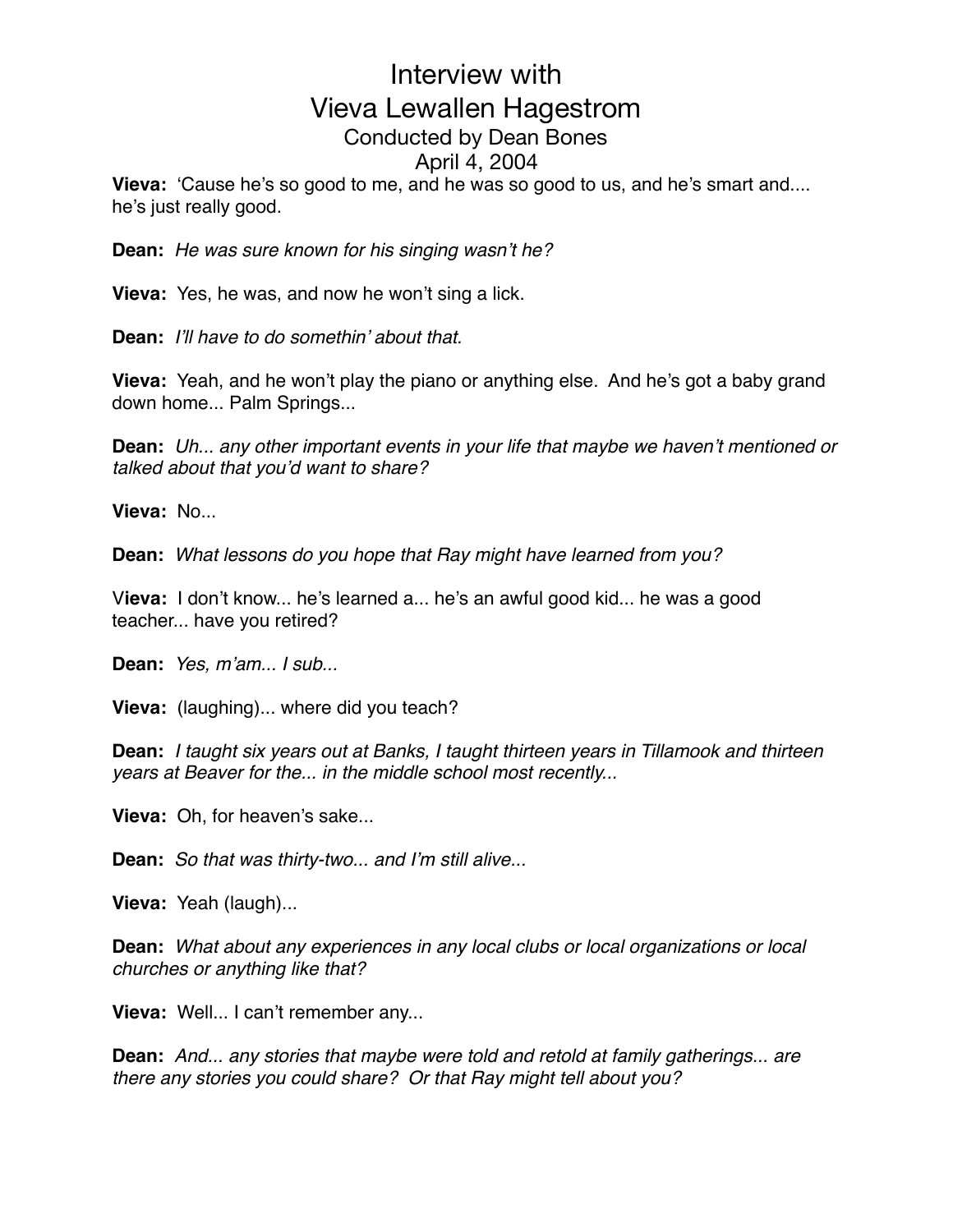**Vieva:** Yeah, he might tell ya' 'bout some... I know he could tell ya' 'bout earlier... my grandparents' early life...

**Dean:** *Okay... I'm gonna' contact that guy...*

**Vieva:** Yeah...

**Dean:** *Okay, so what I'm gonna' do, Vieva, is... this tape will go to Darleen Cole, who's a sweetie, and she's gonna' type up everything you said, and then we'll give you a copy...*

**Vieva:** Okay...

**Dean:** *You can read, Ray can read it...*

**Vieva:** I can't read it, 'cause I can't see..

**Dean:** *Okay, he can read it then to you... and if there's anything in there where that you think, "You know what? I don't think I don't want people to know that." You can cross it out.*

**Vieva:** Yeah.

**Dean:** *And if you want to add something we can add it, and then once we've done that, I'm gonna' give you a sheet for permission that we can share your story with other people.*

**Vieva:** Oh, okay...

**Dean:** *Okay?*

**Vieva:** Yeah.

**Dean:** *And if you think of anything else... I mean, Ray is welcome to tape you, too... we just want to try to preserve the history of people as much as we can...*

**Vieva:** Yeah, I know... yeah, that's great, I think... that's great of ya'... yeah, well he can tell ya' a whole lot more, 'cause he's...

**Dean:** *Actually, I have another question... so, is he available, maybe, during the week to drive you somewhere?*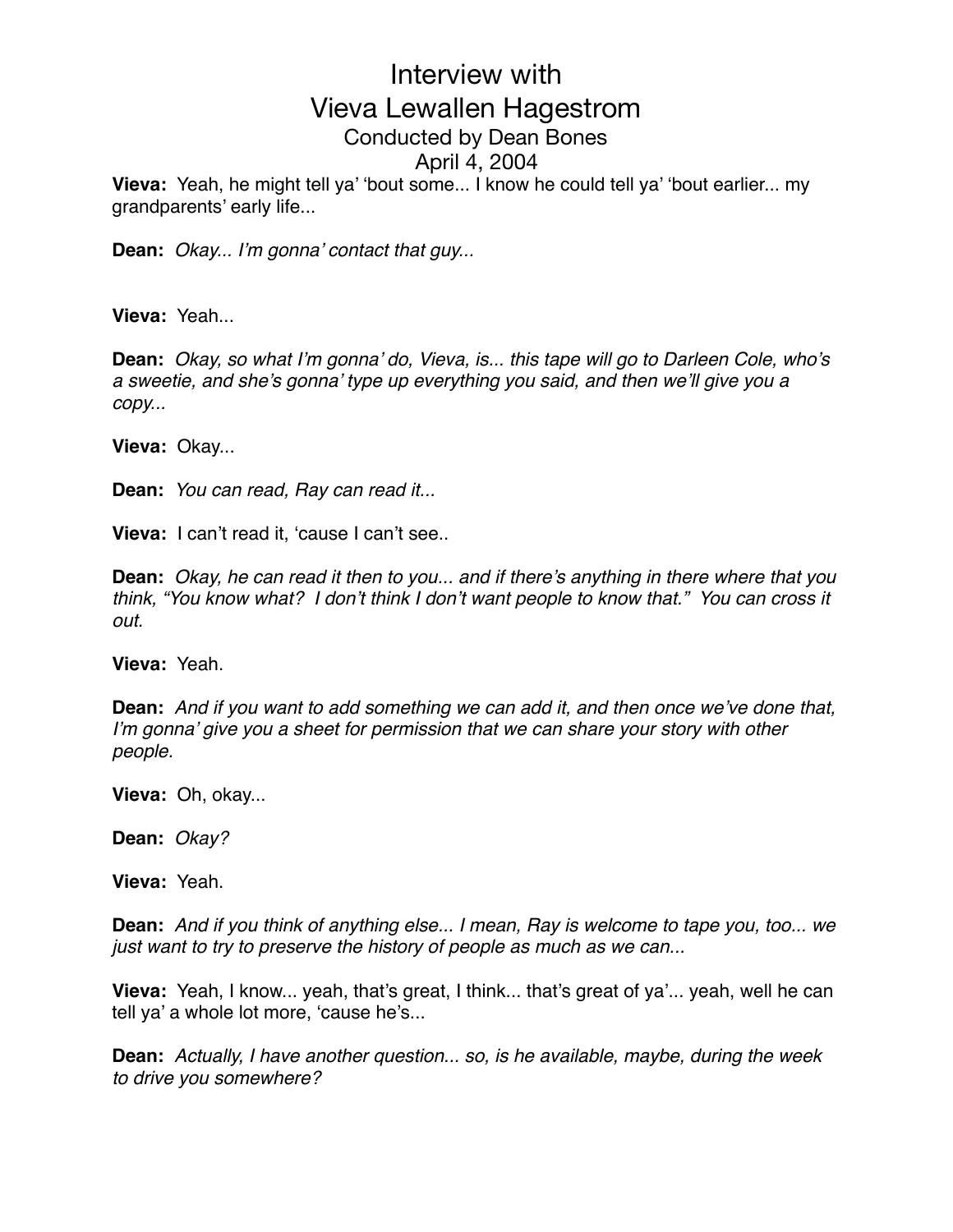**Vieva:** He comes up here to see me and take me... every other day...

**Dean:** *The reason I wondered... because on May 20th and 21st, we're having some people come to the middle school, and there will be a teacher and about five or six kids is all... not very many... and they're gonna' read off names of people that are buried in the cemetery at Hebo, and we'd like to learn any information about them, if you remember anything at all...*

**Vieva:** Ooh...

**Dean:** *Is it possible that you might be willing to come...*

**Vieva:** No, I can't come, because he's gonna' go... the 12th he's goin' down to Palm Springs, and then he's going to Tennessee...

**Dean:** *So, if I brought the list up here, could I... could I read them to you and do it up here at your place?*

**Vieva:** Yeah... yeah, yeah, yeah...

**Dean:** *I'll even call ahead this time...*

**Vieva:** Yeah, okay...

**Dean:** *(laughing with Vieva)... because, you know, when we go into cemeteries and we see a person's name... for example, let's say, Ozzie Meyers... we see his name and when he was born and when he died, and that's all we know...*

**Vieva:** Yeah, well, he's buried down San Francisco...

**Dean:** *Aaah...*

**Vieva:** I don't know why she never had him brought up... but she could have had him brought up and buried, you know, at the national cemetery out Portland... at Willamette

**Dean:** *What about John's parents? Where are they buried?*

**Vieva:** They're buried up here in Tillamook...

**Dean:** *Oh, they are...*